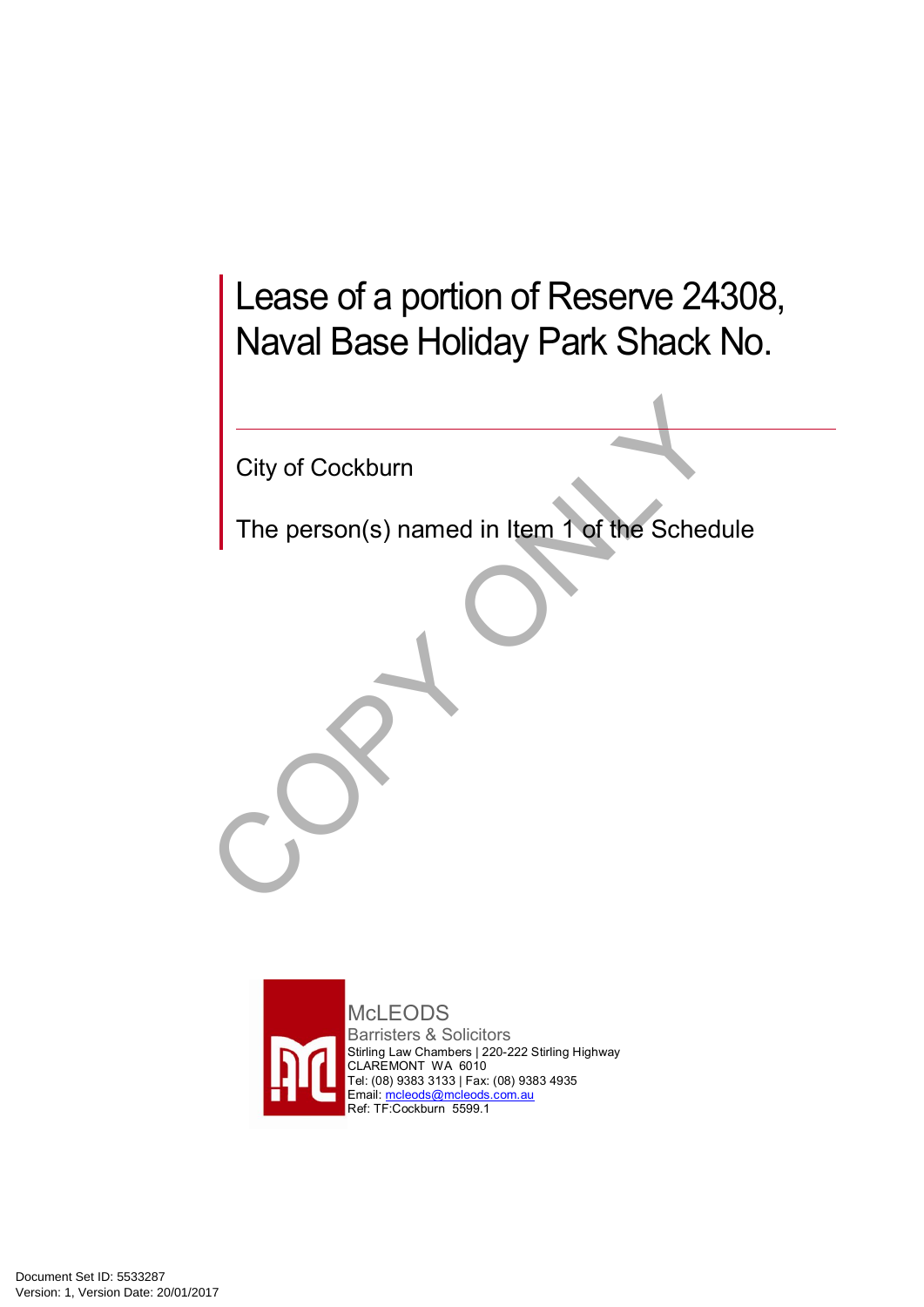# Copyright notice

McLeods owns the copyright in this document and commercial use of the document without the permission of McLeods is prohibited.

Contact of Contract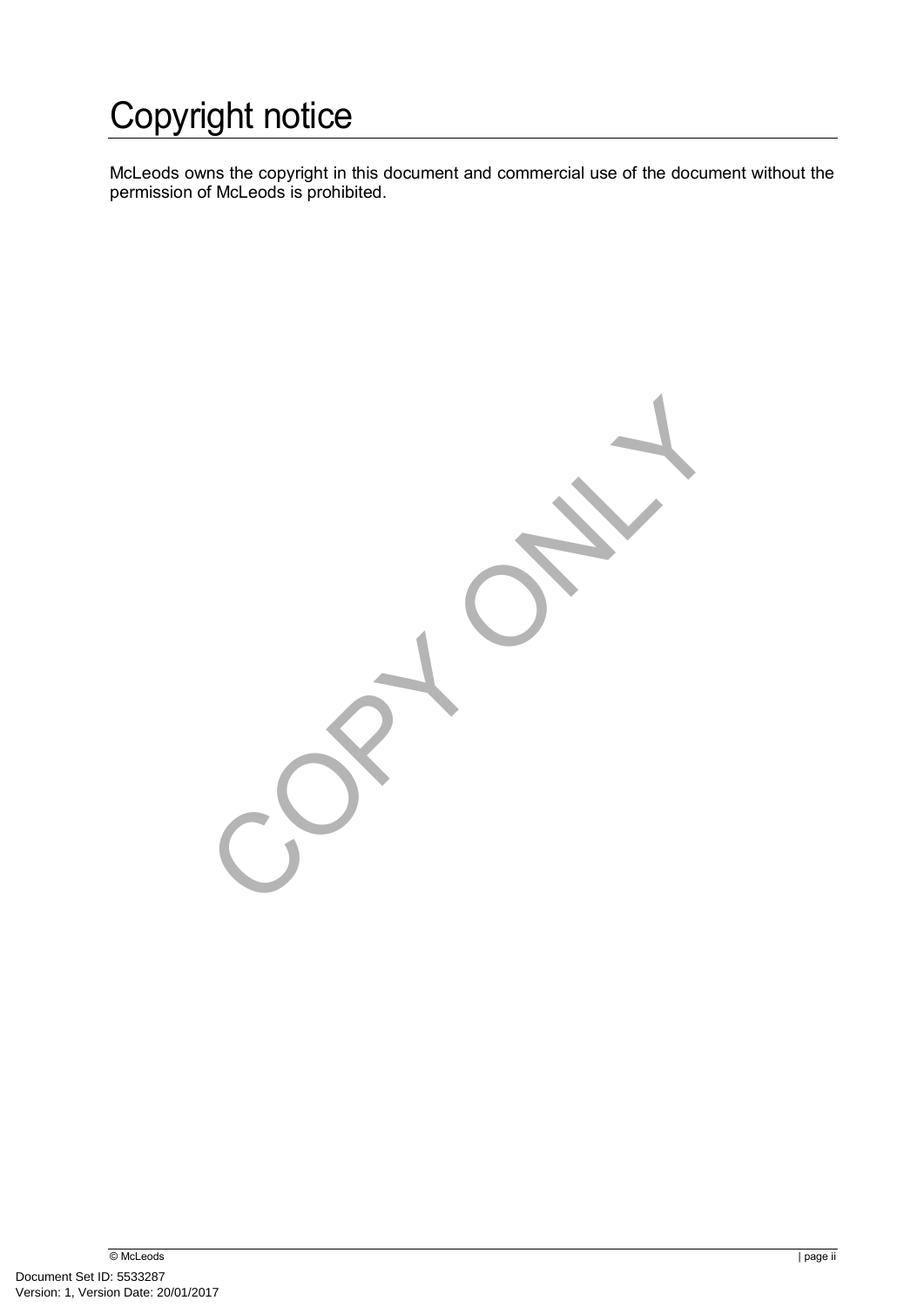# Table of Contents

|                                        | <b>Copyright notice</b>                                                                                                                                         | ji                                 |
|----------------------------------------|-----------------------------------------------------------------------------------------------------------------------------------------------------------------|------------------------------------|
| <b>Details</b>                         |                                                                                                                                                                 | 1                                  |
|                                        | <b>Agreed terms</b>                                                                                                                                             | 1                                  |
| 1.                                     | <b>Definitions</b>                                                                                                                                              | 1                                  |
| 2.                                     | <b>Minister for Lands' Consent</b>                                                                                                                              |                                    |
| 3.                                     | <b>Grant of lease</b>                                                                                                                                           | 4                                  |
| 4.                                     | Quiet enjoyment                                                                                                                                                 |                                    |
| 5.                                     | Lease Fee and other payments                                                                                                                                    | 4                                  |
| 5.1<br>5.2<br>5.3<br>5.4<br>5.5<br>5.6 | Lease Fee<br><b>Demolition Levy</b><br>Outgoings<br>Interest<br>Costs<br>Payment of Amounts Payable                                                             | 4<br>4<br>4<br>$\frac{5}{5}$<br>5  |
| 6.                                     | <b>Review of Lease Fee &amp; Demolition Levy</b>                                                                                                                | 5                                  |
| 6.1<br>6.2<br>6.3                      | Lease Fee and Demolition Levy to be reviewed<br>Lease Fee to be increased by CPI<br>Demolition Levy to be increased by CPI commencing at the renewal date 2014. | 5<br>5<br>6                        |
| 7.                                     | <b>Insurance</b>                                                                                                                                                | 6                                  |
| 7.1<br>7.2<br>7.3<br>7.4               | <b>Public Liability Insurance</b><br>Details and receipts<br>Not to invalidate<br>Settlement of claim                                                           | 6<br>6<br>6<br>6                   |
| 8.                                     | Indemnity                                                                                                                                                       | 7                                  |
| 8.1<br>8.2<br>8.3<br>8.4<br>8.5        | Lessee responsibilities<br>Indemnity<br><b>Obligations Continuing</b><br>No indemnity for Lessor's negligence<br>Release                                        | 7<br>7<br>$\overline{7}$<br>8<br>8 |
| 9.                                     | Maintenance, repair and cleaning                                                                                                                                | 8                                  |
| 9.1<br>9.2<br>9.3<br>9.4<br>9.5<br>9.6 | Maintenance<br>Cleaning<br>Repair<br>Pest control<br>No obligation to Lessor to repair or maintain<br>Acknowledgement of state of repair of Site                | 8<br>8<br>8<br>8<br>9<br>9         |
| 10.                                    | <b>Building Requirements</b>                                                                                                                                    | 9                                  |
| 10.1<br>10.2<br>10.3<br>10.4           | No alterations or building without Lessor's prior approval<br>Cost of Works<br>Conditions<br>Conditions                                                         | 9<br>10<br>10<br>10                |
| 11.                                    | Unsafe or dangerous building or structures                                                                                                                      | 10                                 |
| 11.1                                   | Unsafe or dangerous buildings or structures                                                                                                                     | 10                                 |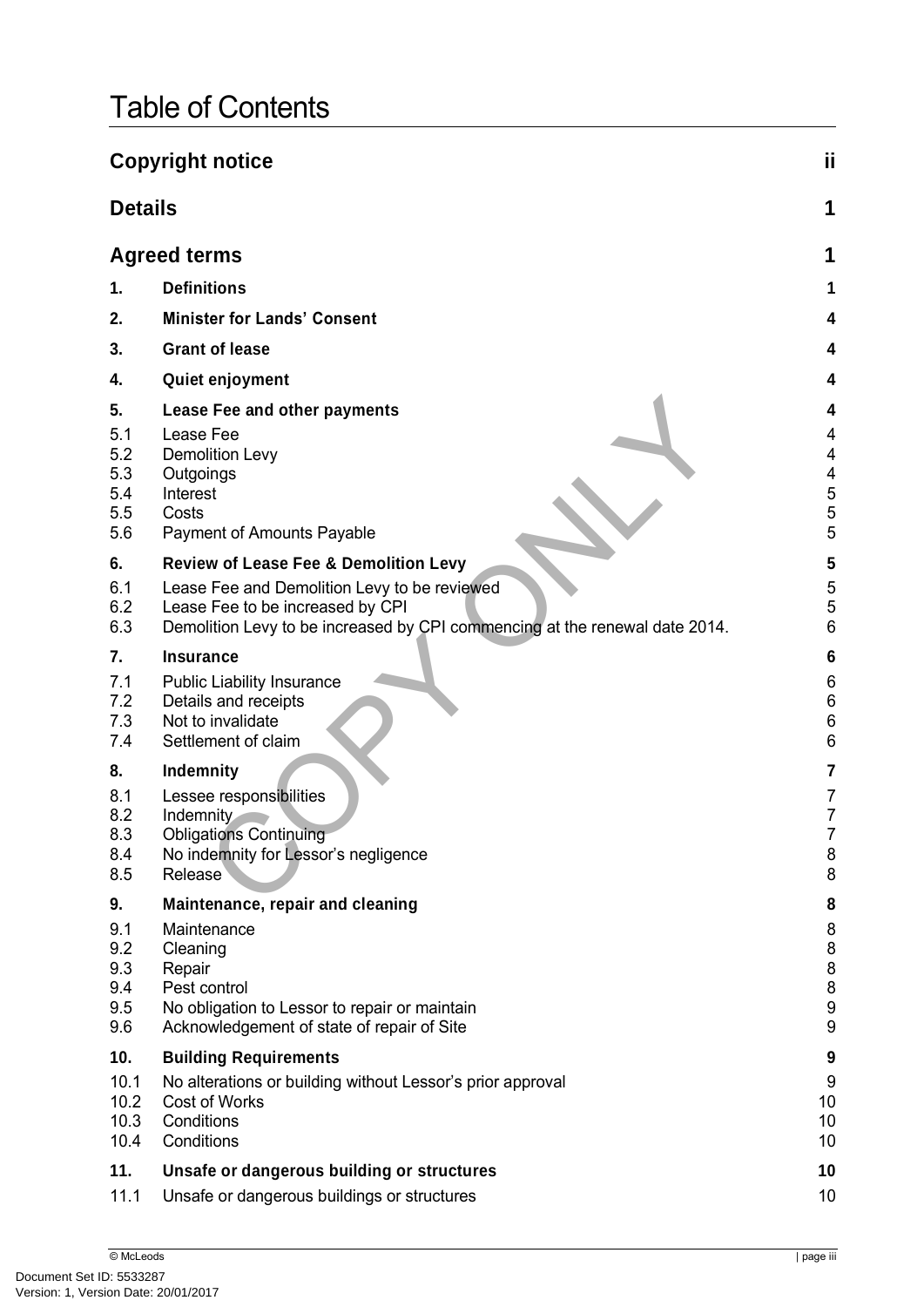| 11.2                 | <b>Smoke Detectors and Gas Certificates</b>                                                                     | 10             |
|----------------------|-----------------------------------------------------------------------------------------------------------------|----------------|
| 12.                  | <b>Restrictions on use</b>                                                                                      | 10             |
| 12.1<br>12.2<br>12.3 | Generally<br>Lessor may issue notice<br>Remove or cease the action                                              | 10<br>11<br>11 |
| 12.4<br>12.5<br>12.6 | Short term accommodation only<br>No Toilets or showers; kitchen sink only<br><b>Gas Locker</b>                  | 11<br>11<br>12 |
| 12.7<br>12.8<br>12.9 | Vehicles, Boats, Trailers & Caravans<br>No generators<br>Solar and Wind Power Sources                           | 12<br>12<br>12 |
|                      | 12.10 No fence<br>12.11 No Warranty<br>12.12 Acknowledgement - located in close proximity to Alcoa Refinery     | 13<br>13<br>13 |
|                      | 12.13 Residential Tenancy Act does not apply<br>12.14 Indemnity for Costs                                       | 13<br>13       |
| 13.                  | <b>Common Areas</b>                                                                                             | 13             |
| 13.1<br>13.2<br>13.3 | Comply with Rules and Regulations in relation to Common Areas<br>Damage to common areas<br>Lessor's obligations | 13<br>13<br>14 |
| 14.                  | <b>Limit of Lessor's liability</b>                                                                              | 14             |
| 15.                  | Lessor's right of entry                                                                                         | 14             |
| 15.1<br>15.2<br>15.3 | Entry on Reasonable Notice<br><b>Costs of Rectifying Breach</b><br>Lessor to make good                          | 14<br>15<br>15 |
| 16.                  | <b>Statutory obligations and notices</b>                                                                        | 15             |
| 16.1<br>16.2<br>16.3 | <b>Comply with Statutes</b><br>Safety & Testing Obligations<br>Indemnity if Lessee Fails to Comply              | 15<br>15<br>15 |
| 17.                  | <b>Report to Lessor</b>                                                                                         | 16             |
| 18.                  | Restrictions on Assignment; No sub-letting or charging                                                          | 16             |
| 18.1                 | No subletting                                                                                                   | 16             |
| 18.2<br>18.3         | No assignment or sub-letting without consent<br>Minimum Conditions for Lessor's Consent to Assignment           | 16<br>16       |
| 18.4                 | <b>Consents of Assignee Supplementary</b>                                                                       | 16             |
| 18.5<br>18.6         | Property Law Act 1969<br>Costs for assignment                                                                   | 16<br>16       |
| 18.7                 | No mortgage or charge                                                                                           | 17             |
| 19.                  | Option to renew                                                                                                 | 17             |
| 20.                  | Damage or destruction                                                                                           | 17             |
| 21.                  | Minister for Lands may terminate upon notice                                                                    | 17             |
| 22.                  | <b>Obligations upon Termination</b>                                                                             | 17             |
| 22.1                 | Yield up Site                                                                                                   | 17             |
| 22.2<br>22.3         | Remove all improvements, structures and property<br>Failure to remove or restore                                | 18<br>18       |
| 22.4                 | Return of Demolition Levy                                                                                       | 18             |
| 22.5<br>22.6         | Limited right for structures to remain<br>Clause to survive termination                                         | 18             |
|                      |                                                                                                                 | 19             |
| 23.                  | <b>Default</b>                                                                                                  | 19             |
|                      |                                                                                                                 |                |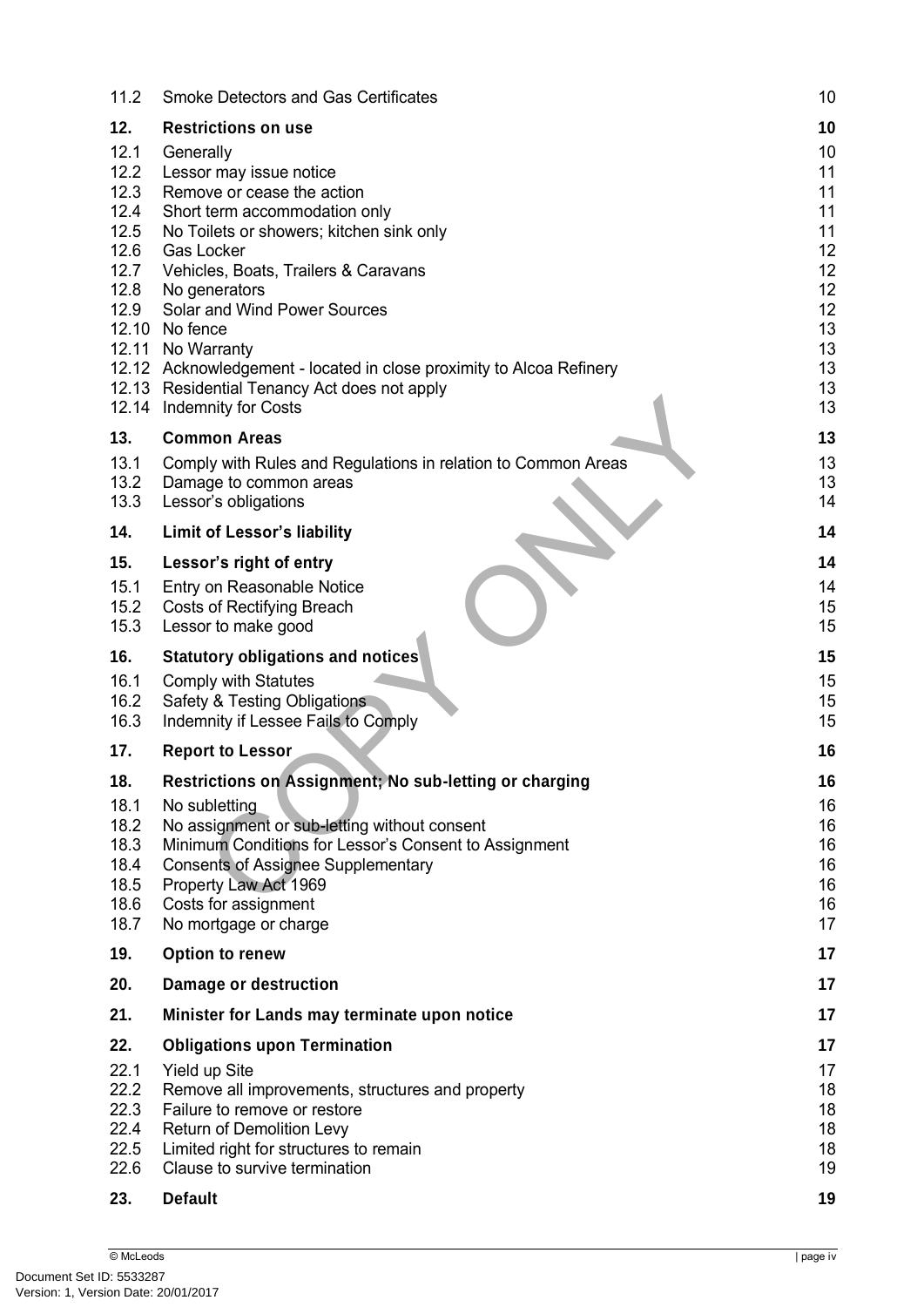| 23.1<br><b>Events of Default</b><br>23.2<br>Forfeiture                     |  | 19<br>19 |
|----------------------------------------------------------------------------|--|----------|
| 23.3<br>Lessor may remedy breach                                           |  | 19       |
| 23.4<br>Acceptance of Amount Payable By Lessor                             |  | 19       |
| 23.5<br><b>Essential Terms</b><br>23.6<br><b>Breach of Essential Terms</b> |  | 20<br>20 |
| 24.<br><b>Disputes</b>                                                     |  | 20       |
| 24.1<br>Referral of Dispute: Phase 1                                       |  | 20       |
| 24.2<br>Referral of Dispute: Phase 2                                       |  | 20       |
| 24.3<br>Appointment of Arbitrator: Phase 3                                 |  | 21<br>21 |
| 24.4<br>Payment of Amounts Payable<br>25.<br><b>No Absolute Caveat</b>     |  | 21       |
| 26.<br><b>Goods and services tax</b>                                       |  | 21       |
| 27.<br><b>No Fetter</b>                                                    |  | 21       |
| 28.<br><b>Acts by agents</b>                                               |  | 22       |
| 29.<br><b>Statutory powers</b>                                             |  | 22       |
| 30.<br><b>Notice</b>                                                       |  | 22       |
| 30.1<br>Form of delivery                                                   |  | 22       |
| 30.2<br>Service of notice                                                  |  | 22       |
| 30.3<br>Signing of notice                                                  |  | 22       |
| 31.<br><b>Severance</b>                                                    |  | 23       |
| 32.<br>Variation                                                           |  | 23       |
| 33.<br><b>Moratorium</b>                                                   |  | 23       |
| 34.<br><b>Further assurance</b>                                            |  | 23       |
| 35.<br><b>Payment of money</b>                                             |  | 23       |
| <b>Waiver</b><br>36.                                                       |  | 23       |
| 37.<br><b>Governing law</b>                                                |  | 23       |
| <b>Schedule</b>                                                            |  | 24       |
|                                                                            |  |          |
| <b>Signing page</b>                                                        |  | 26       |
| <b>Annexure 1 - Sketch of Site</b>                                         |  | 26       |
|                                                                            |  |          |
| Annexure 2 – Rules in Relation to Common Areas                             |  | 28       |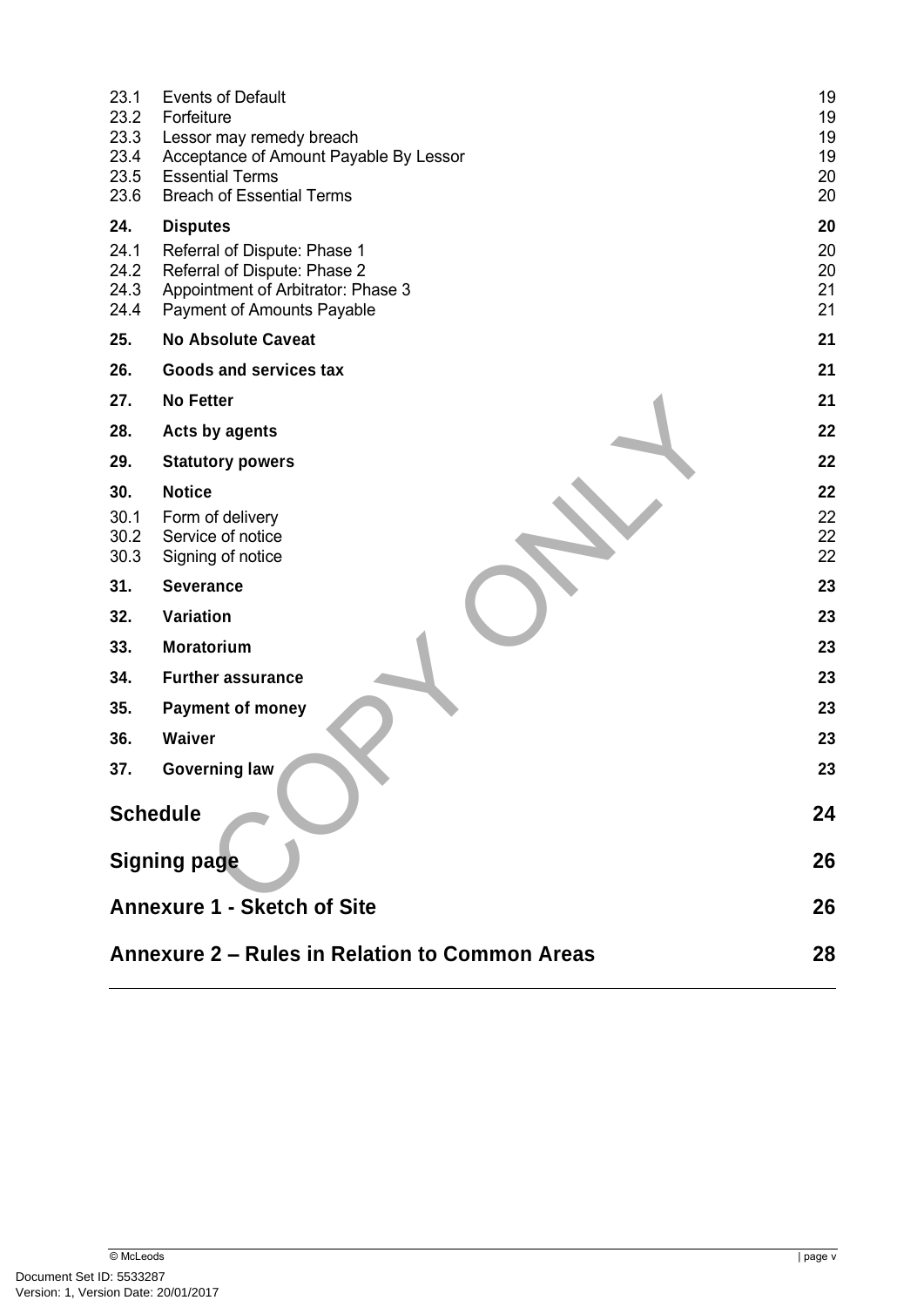# **Details**

## Parties

## **City of Cockburn**

of PO Box 1215, Bibra Lake, Western Australia (**Lessor**)

## **The person or persons mentioned in Item 1 of the Schedule**

(**Lessee**)

# **Background**

- A. The Lessor is the management body of the Land under a management order.
- France Soor is the management body of the Land under a management order.<br>
Soor has the power to lease the Land, subject to the prior written approval of the<br>
Sose is the occupier of the Site.<br>
Soor has agreed to lease, and B. The Lessor has the power to lease the Land, subject to the prior written approval of the Minister for Lands.
- C. The Lessee is the occupier of the Site.
- D. The Lessor has agreed to lease, and the Lessee has agreed to take a lease of the Site upon the terms and conditions contained in this document.

# Agreed terms

## 1. Definitions

Unless otherwise required by the context or subject matter the following words have these meanings in this Agreement:

**Amounts Payable** means the Lease Fee and any other money payable by the Lessee under this Lease;

**Basic Consideration** means all consideration (whether in money or otherwise) to be paid or provided by the Lessee for any supply or use of the Site and any goods, services or other things provided by the Lessor under this Lease (other than tax payable pursuant to this clause);

**CEO** means the Chief Executive Officer for the time being of the Lessor or any person appointed by the Chief Executive Officer to perform any of her or his functions under this Lease;

**Commencement Date** means the date of commencement of the Term specified in **Item 4** of the Schedule;

**Common Areas** means all those parts of the Land not leased to any lessee and intended for use by the lessees of the Land in common with each other including all parking areas, roads, walkways, toilet block, and shower blocks in on or about the Land;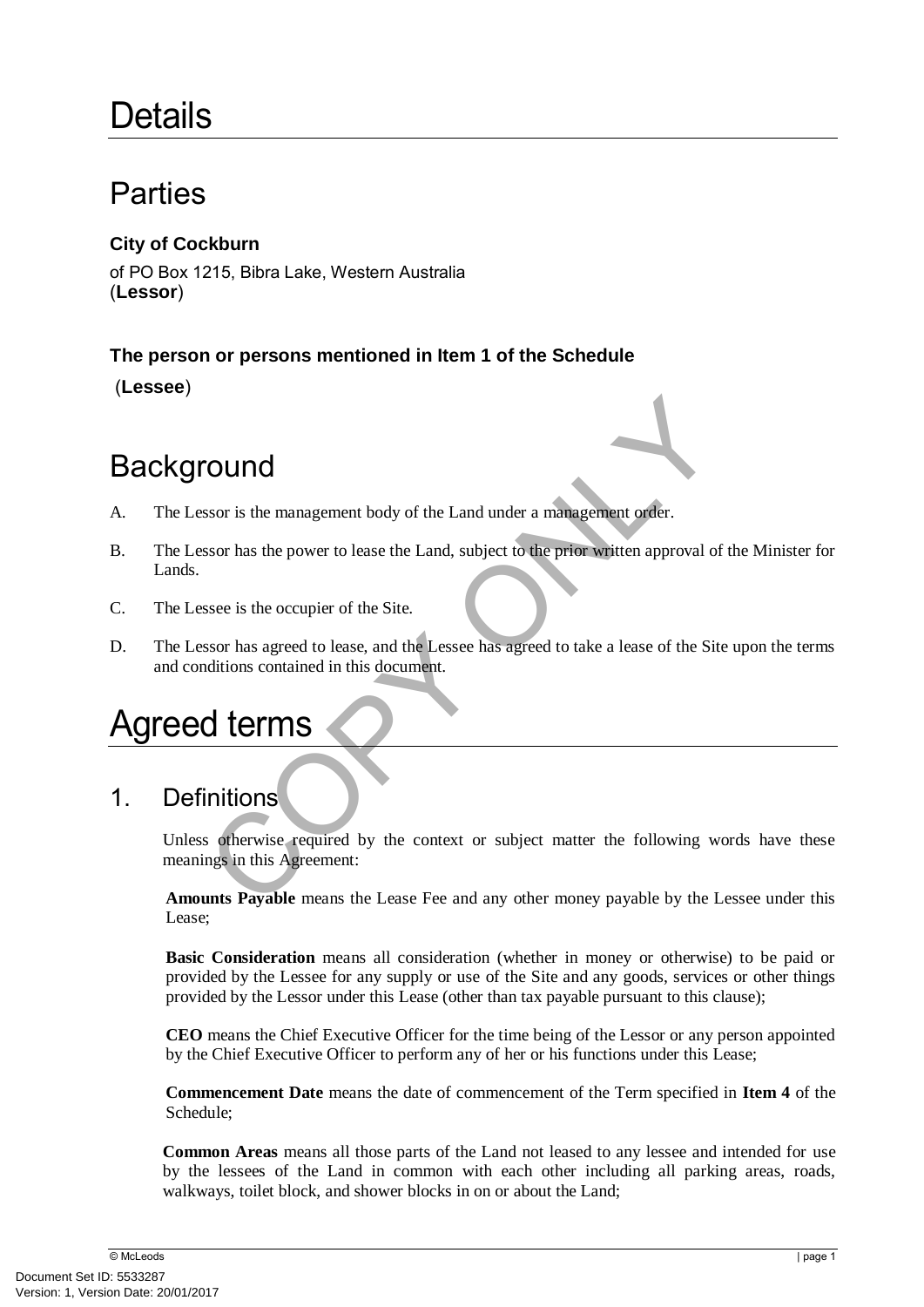**Contaminated Sites Act** means the *Contaminated Sites Act* 2003;

**Contamination** has the meaning given in section 4 of the Contaminated Sites Act;

**CPI** means the Consumer Price Index (All Groups) Perth number published from time to time by the Australian Bureau of Statistics or its equivalent;

**Demolition Levy** means the bond described in **clause** [5.2](#page-8-0) and **Item 7** of the Schedule as varied from time to time under this Lease;

**Encumbrance** means a mortgage, charge, lien, pledge, easement, restrictive covenant, writ, warrant or caveat and the claim stated in the caveat or anything described as an encumbrance on the Certificate of Title for the Land;

**Environmental Contamination** has the same meaning as the word "contaminated" in the Contaminated Sites Act;

**Environmental Harm** has the same meaning as that term is defined in the EPA;

**onmental Harm** has the same meaning as that term is defined in the EPA;<br> **onmental Law** means all planning, environmental, Environmental Conton laws and any regulations, orders, directions, ordinances or all requirement<br> **Environmental Law** means all planning, environmental, Environmental Contamination or Pollution laws and any regulations, orders, directions, ordinances or all requirements, permission, permits or licences issued thereunder**;**

**EPA** means the *Environmental Protection Act* 1986;

**Expiration of the Term** means the date of determination of the Term;

**Further Term** means the further term specified in **Item 11** of the Schedule;

**GST** has the meaning that it bears in the GST Act;

**GST Act** means *A New Tax System (Goods and Services Tax) Act* 1999 *(Cth)* and any legislation substituted for, replacing or amending that Act;

**GST Adjustment Rate** means the amount of any increase in the rate of tax imposed by the GST Law;

**GST Law** has the meaning that it bears in section 195-1 of the GST Act;

**GST Rate** means 10%, or such other figure equal to the rate of tax imposed by the GST Law;

**Input Tax Credit** has the meaning that it bears in section 195-1 of the GST Act;

**Interest Rate** means the rate at the time the payment falls due being the interest rate in the adopted municipal budget called the penalty interest rate;

**Land** means the land described at **Item 2** of the Schedule;

Lease means this deed as supplemented, amended or varied from time to time;

**Lease Fee** means the Lease Fee specified in **Item 6** of the Schedule as varied from time to time under this Lease;

**Lessee's Agents** includes:

- (a) the sublessees, employees, agents, contractors, invitees and licensees of the Lessee; and
- (b) any person on the Site by the authority of a person specified in paragraph (a);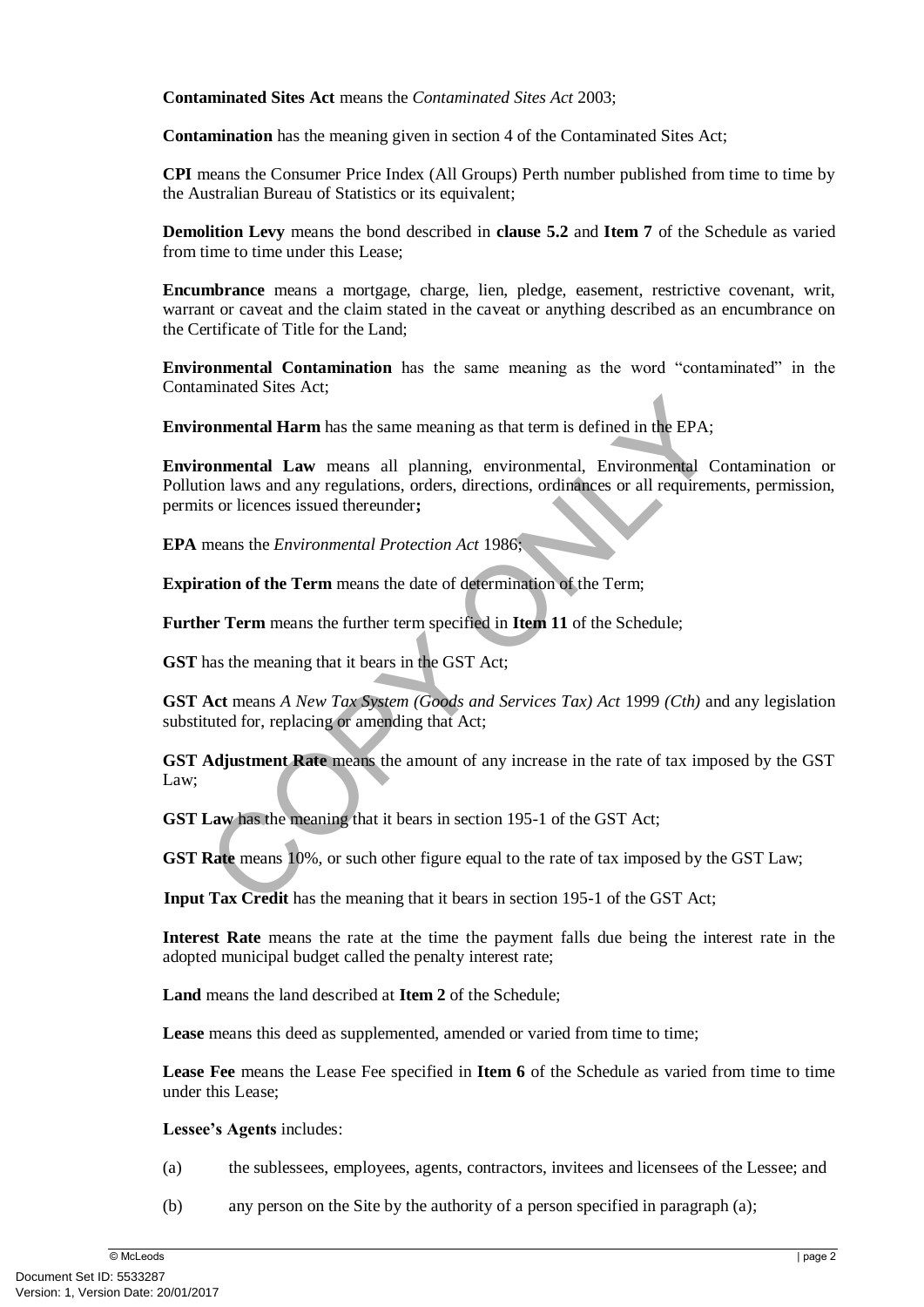**Lessee's Obligations** means the covenants, agreements and obligations set out or implied in this Lease or imposed by law to be performed and observed by the Lessee;

**Lessor's Covenants** means the covenants, agreements and obligations set out or implied in this Lease, or imposed by law to be performed and observed by the Lessor;

**Local Services Charges** mean charges for local services including:

- (a) rubbish collection charges;
- (b) emergency services levy; and
- (c) security services charges.

**Minister for Lands** means the Minister for Lands in her or his capacity as the body corporate continued under section 7 of the *Land Administration Act* 1997;

**r Vehicle** means any vehicle used or intended to be used in a business or trade-<br>everght in excess of 3.5 tonnes, and excludes vehicles directly associated with<br>pursuit, business or trade on the lot for which the vehicle **Motor Vehicle** means any vehicle used or intended to be used in a business or trade which has a tare weight in excess of 3.5 tonnes, and excludes vehicles directly associated with conduct of a rural pursuit, business or trade on the lot for which the vehicle or vehicles are used;

**Notice** means each notice, demand, consent or authority given or made to any person under this Lease;

Party means the Lessor or the Lessee according to the context;

**Permitted Purpose** means the purpose set out in **Item 9** of the Schedule;

**Pollution** means any thing that is pollution within the meaning of that term as defined in the EPA;

**Remediation** and **Remediate** has the same meaning as that expression is given in the Contaminated Sites Act and includes the management of any contaminated site.

**Review Date** means each date specified in **Item 8** of the Schedule;

**Schedule** means the Schedule to this Lease;

**Site** means the Site described at **Item 3** of the Schedule;

**Taxable Supply** has the meaning given in section 195-1 of the GST Act.

**Term** means the term of years specified in **Item 4** of the Schedule;

**Termination** means the date of:

- (a) expiry of the Term or any Further Term by effluxion of time;
- (b) sooner determination of the Term or any Further Term; or
- (c) determination of any period of holding over; and

**Written Law** includes all acts and statutes (State or Federal) for the time being enacted and all regulations, schemes, ordinances, local laws, by-laws, requisitions, orders or statutory instruments made under any Act from time to time by any statutory, public or other competent authority.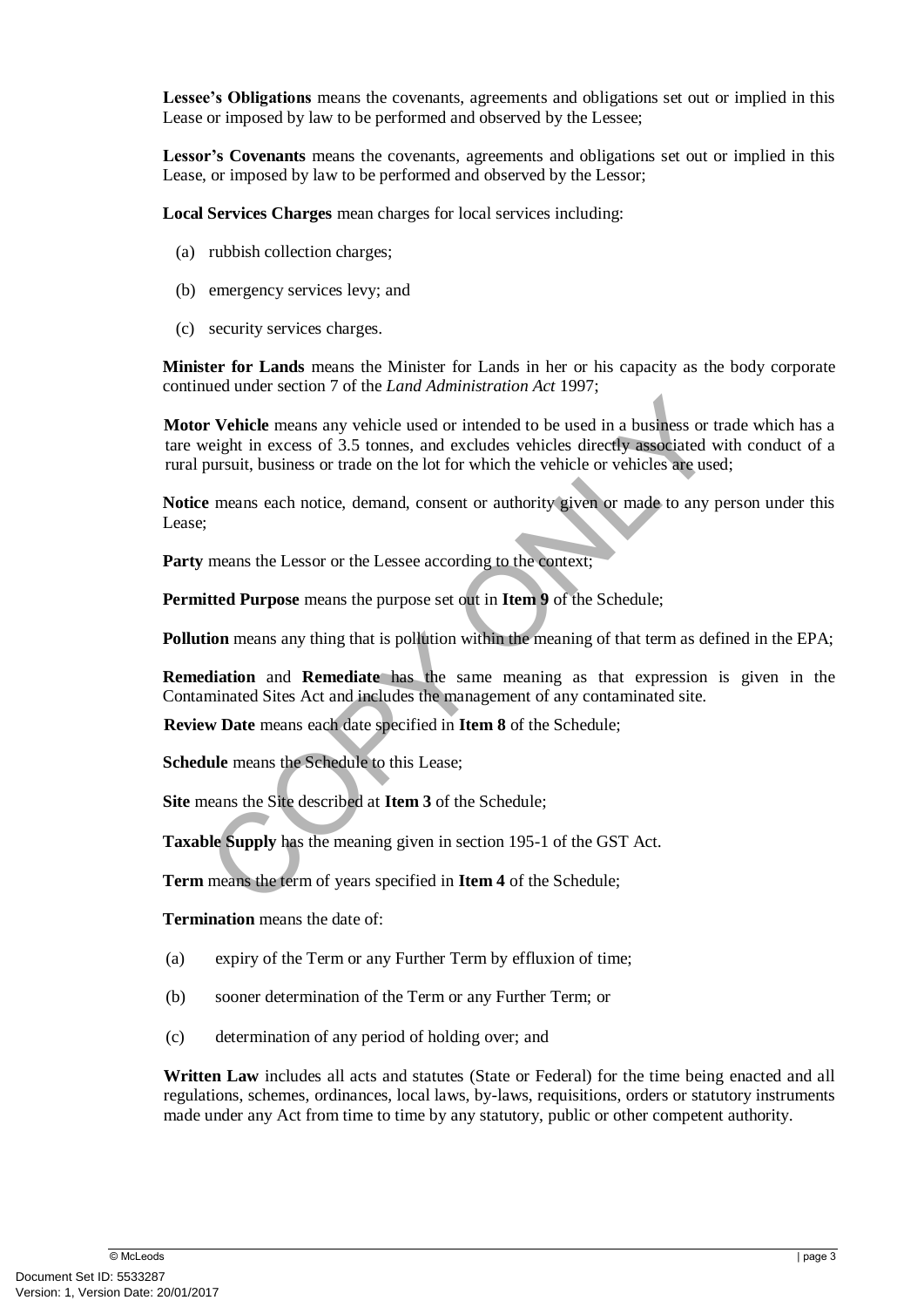## <span id="page-8-1"></span>2. Minister for Lands' Consent

This Lease is subject to and conditional on the approval of the Minister for Lands under the *Land Administration Act 1997*.

## 3. Grant of lease

The Lessor, subject to **clause [2](#page-8-1)** of this Lease, leases to the Lessee the Site for the Term subject to:

- (a) the Encumbrances;
- (b) the payment of the Amounts Payable; and
- (c) the performance and observance of the Lessee's Obligations.

## 4. Quiet enjoyment

**Et enjoyment**<br> **Et enjoyment**<br> **Et enjoyment**<br> **Et ensume Constant Constant Constant Constant Constant Constant Constant Constant Constant Constant Constant<br>
<b>Example Site during the Term without any interruption or distu** Except as provided in the Lease, for so long as the Lessor is the management body of the Site, and subject to the performance and observance of the Lessee's Obligations the Lessee may quietly hold and enjoy the Site during the Term without any interruption or disturbance from the Lessor or persons lawfully claiming through or under the Lessor.

## <span id="page-8-2"></span>5. Lease Fee and other payments

#### 5.1 **Lease Fee**

The Lessee covenants with the Lessor to pay to the Lessor the Lease Fee in the manner set out at **Item 6** of the Schedule on and from the Commencement Date clear of any deductions.

#### <span id="page-8-0"></span>5.2 **Demolition Levy**

- (1) The Lessee covenants with the Lessor to pay to the Lessor the Demolition Levy in the manner set out at **Item 7** of the Schedule on and from the Commencement Date clear of any deductions.
- (2) The Lessee acknowledges that the Demolition Levy will be refunded or returned to the current lessee of the Site in accordance with **clause 22.4**.

#### 5.3 **Outgoings**

- (1) The Lessee covenants to punctually pay to the Lessor or to such person as the Lessor may from time to time direct all the following outgoings or charges, assessed or incurred in respect of the Site -
	- (a) telephone, gas and other power charges including but not limited to meter rents and the cost of installation of any meter, wiring or telephone connection; and
	- (b) any other consumption charge or cost, statutory impost or other obligation incurred or payable by reason of the Lessee's use and occupation of the Site (unless otherwise addressed in this clause).
- (2) If the Site is not separately charged or assessed the Lessee will pay to the Lessor a proportionate part of any charges or assessments referred to in paragraph (1) above being the proportion that the Site bears to the total area of the Land included in the charge or assessment.
- (3) The Local Services Charges, including FESA, security services and rubbish collection charges will be included as part of the overall Lease Fee as detailed in **Item 6** of the Schedule.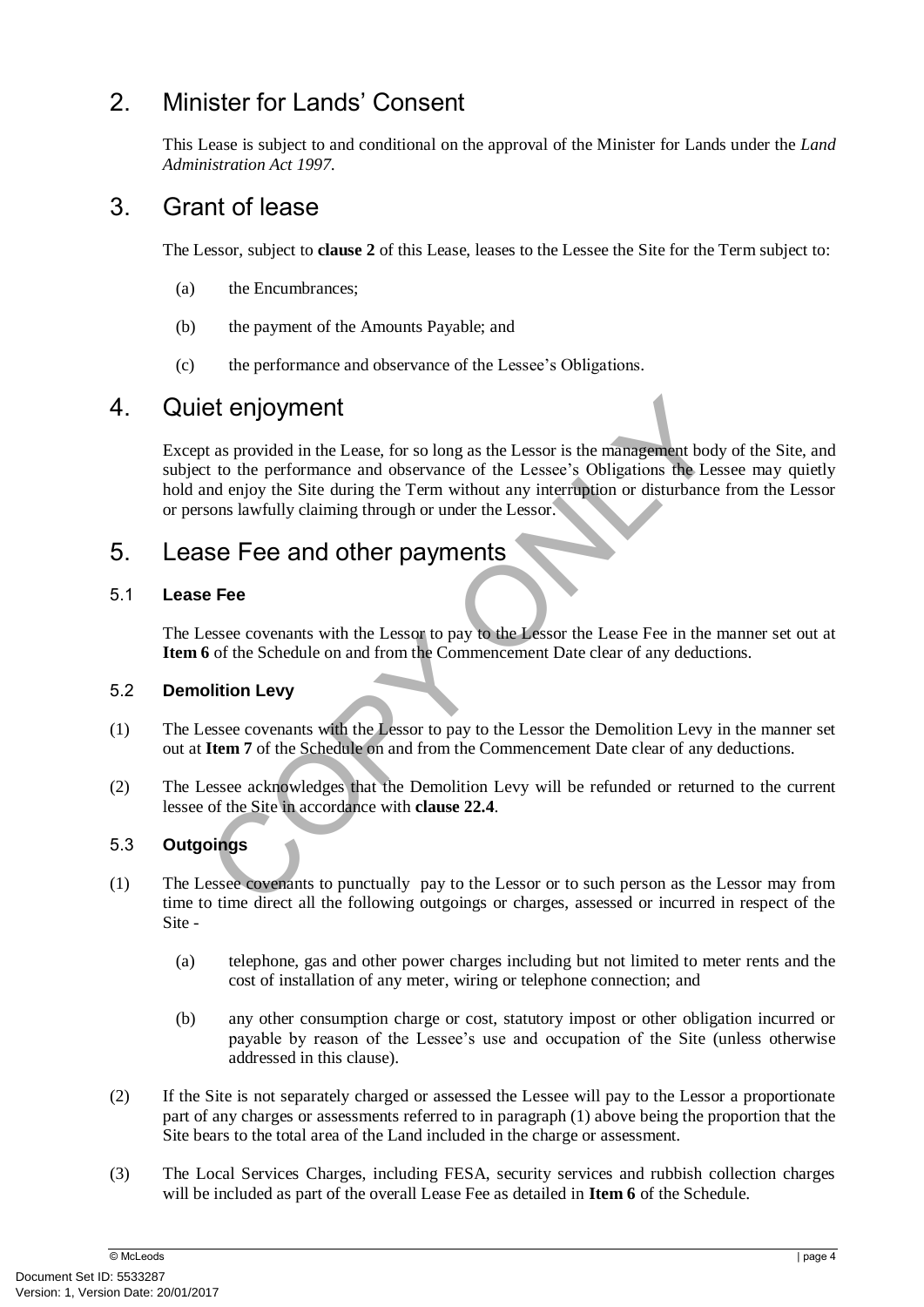(4) If any charges increase by more than 10% in any one year, the Lessor may recover these costs by charging the Lessees a proportionate part of those charges being the proportion that the Site bears to the total area of the Land included in the charge or assessment.

#### 5.4 **Interest**

Without affecting the rights, power and remedies of the Lessor under this Lease, the Lessee covenants to pay to the Lessor interest on demand on any Amounts Payable which are unpaid for 14 days computed from the due date for payment until payment is made and any interest payable under this paragraph will be charged at the Interest Rate.

#### 5.5 **Costs**

To pay to the Lessor all reasonable costs, legal fees, disbursements and payments incurred by or for which the Lessor is liable in connection with or incidental to -

- (a) the Amounts Payable or obtaining or attempting to obtain payment of the Amounts Payable under this Lease;
- (b) any breach of the Lessees obligations by the Lessee or the Lessee's Agents;
- (c) the preparation and service of a notice under Section 81 of the *Property Law Act 1969* requiring the Lessee to remedy a breach even though forfeiture for the breach may be avoided in a manner other than by relief granted by a Court;
- (d) any work done at the Lessee's request for which the Lessee is responsible; and
- (e) any action or proceedings arising out of or incidental to any matters referred to in this clause or any matter arising out of this Lease.

#### 5.6 **Payment of Amounts Payable**

- the Amounts Payable or obtaining or attempting to obtain payment of<br>Payable under this Lease;<br>any breach of the Lessees obligations by the Lessee or the Lessee's Agents<br>the preparation and service of a notice under Section (1) Amounts Payable to the Lessor under this Lease must be paid to the Lessor at the address of the Lessor referred to in this Lease or as otherwise directed by the Lessor by Notice from time to time.
- (2) Amounts Payable accrue on a daily basis.

## 6. Review of Lease Fee & Demolition Levy

#### 6.1 **Lease Fee and Demolition Levy to be reviewed**

The Lease Fee and Demolition Levy will be reviewed on and from each Review Date to determine the Lease Fee and the Demolition Levy to be paid by the Lessee until the next Review Date.

#### 6.2 **Lease Fee to be increased by CPI**

The reviewed Lease Fee payable on and from the Review Date shall be the amount of the Lease Fee payable during the immediately preceding period increased by a percentage equal to the percentage increase in the CPI having regard to the quarterly CPI published immediately prior to the later of the Commencement Date or the last Review Date as the case may be and the quarterly CPI published immediately prior to the relevant Review Date. If the CPI is discontinued or suspended at any time or its method of computation is substantially altered the Lessor shall nominate the substitution of another appropriate CPI, provided that the reviewed Lease Fee shall in no case be less than then the Lease Fee payable during the immediately preceding period.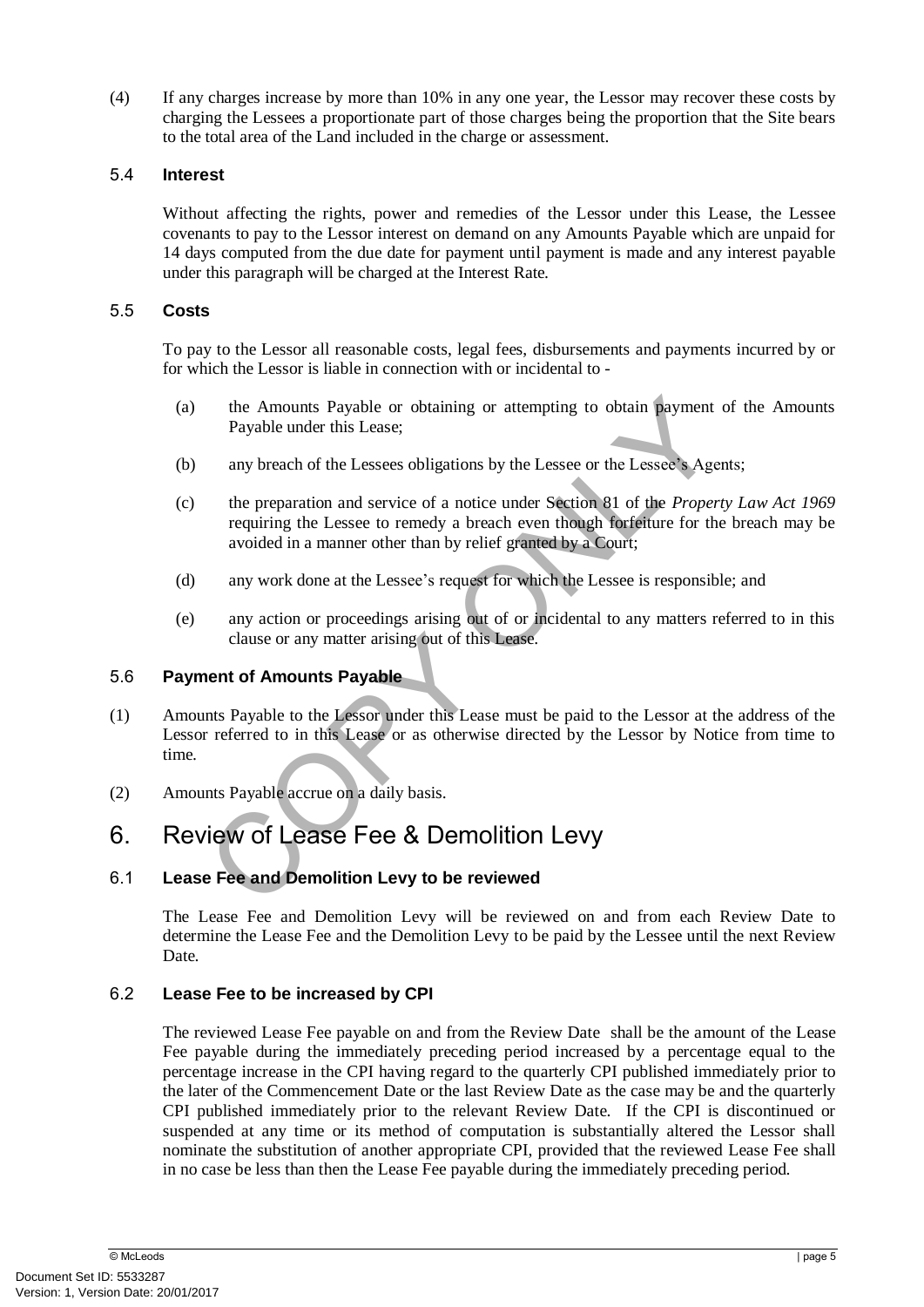#### 6.3 **Demolition Levy to be increased by CPI commencing at the renewal date 2014.**

The reviewed Demolition Levy shall be the amount of Demolition Levy payable during the immediately preceding period increased by a percentage equal to the percentage increase in the CPI having regard to the quarterly CPI published immediately prior to the later of the Commencement Date or the last Review Date as the case may be and the quarterly CPI published immediately prior to the relevant Review Date. If the CPI is discontinued or suspended at any time or its method of computation is substantially altered the Lessor shall nominate the substitution of another appropriate CPI, provided that the reviewed Demolition Levy shall in no case be less than then the Demolition Levy payable during the immediately preceding period.

## <span id="page-10-0"></span>7. Insurance

#### 7.1 **Public Liability Insurance**

The Lessee must effect and maintain adequate public liability insurance with respect to the Site for a sum not less than the sum set out at **Item 10** of the Schedule in respect of any one claim noting the respective interests of the Lessor and Lessee in the Site.

#### 7.2 **Details and receipts**

In respect of the insurances required by this clause the Lessee must -

- (a) on demand supply to the Lessor details of the insurances and give to the Lessor copies of the certificates of currency in relation to those insurances;
- Exam not less than the sum at equate public liability insurance with responding to the signal the sum at out at **Item 10** of the Schedule in respect of a the sempetive interests of the Lessor and Lessee in the Site, the re (b) promptly pay all premiums and produce to the Lessor each policy or certificate of currency and each receipt for premiums or certificate of currency issued by the insurers; and
- (c) notify the Lessor immediately-
	- (i) when an event occurs which gives rise or might give rise to a claim under or which could prejudice a policy of insurance; or
	- (ii) when a policy of insurance is cancelled.

#### 7.3 **Not to invalidate**

The Lessee must not do or omit to do any act or thing or bring or keep anything on the Site which might -

- (a) render any insurance effected under this clause, or any adjoining site, void or voidable; or
- (b) cause the rate of a premium to be increased for the Site or any adjoining site (except insofar as an approved development may lead to an increased premium).

#### 7.4 **Settlement of claim**

The Lessor may, but the Lessee may not without prior written consent of the Lessor, settle or compromise any claims under any policy of insurance required by this clause.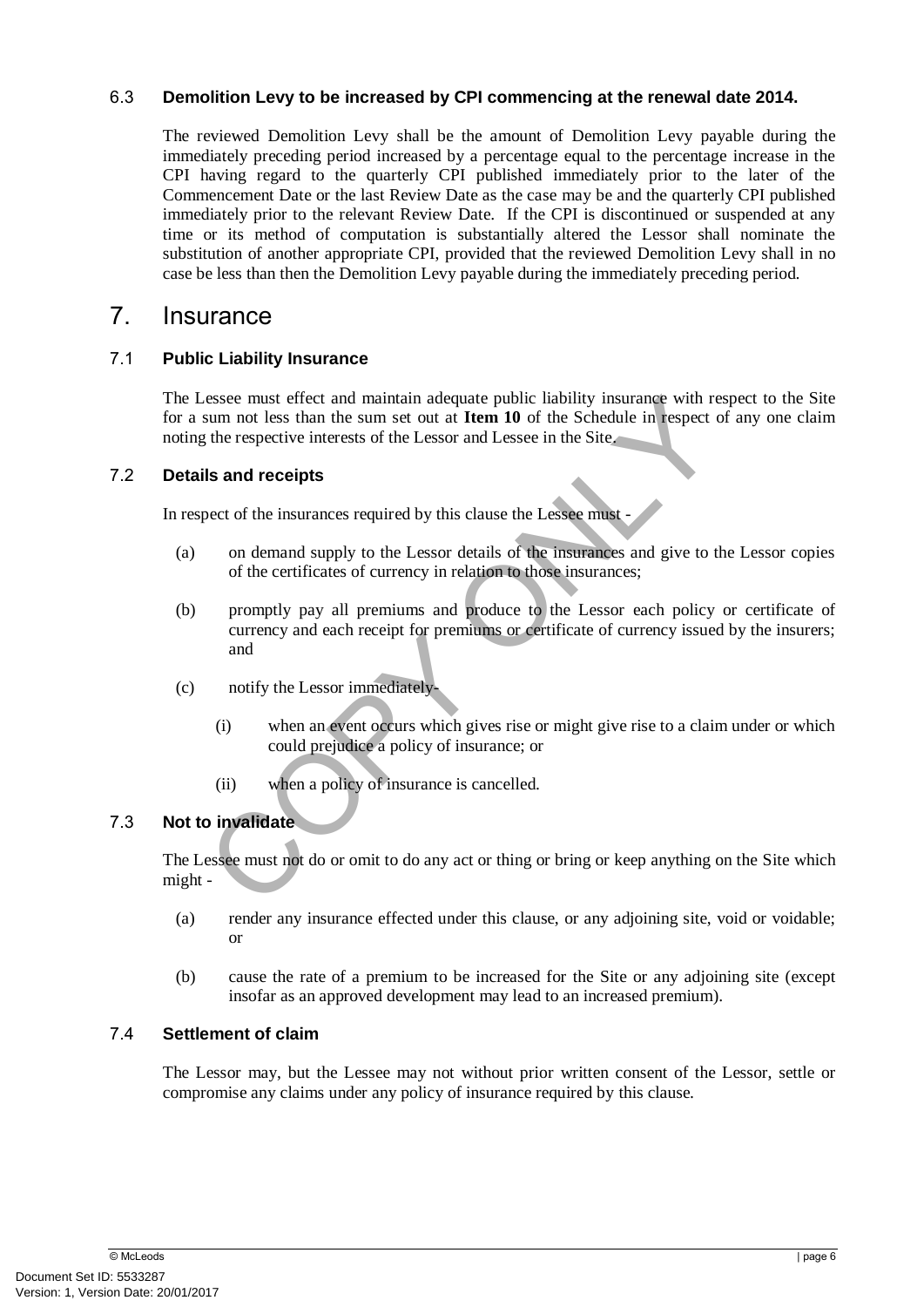## <span id="page-11-1"></span>8. Indemnity

#### 8.1 **Lessee responsibilities**

- (1) The Lessee is subject to the same responsibilities relating to persons and property to which the Lessee would be subject if during the Term the Lessee were the owner and occupier of the freehold of the Site.
- (2) The Lessee is responsible and liable for all acts or omissions of the Lessee's Agents on the Site and for any breach by them of any covenants or terms in this Lease required to be performed or complied with by the Lessee.

#### <span id="page-11-0"></span>8.2 **Indemnity**

The Lessee indemnifies, and shall keep indemnified, the Lessor and the Minister for Lands from and against all actions, claims, costs, proceedings, suits and demands whatsoever which may at any time be incurred or suffered by the Lessor and the Minister for Lands, or brought, maintained or made against the Lessor and the Minister for Lands, in respect of:

- (a) any loss whatsoever (including loss of use);
- (b) injury or damage of, or to, any kind of property or thing; and
- (c) the death of, or injury suffered by, any person,

caused by, contributed to, or arising out of, or in connection with, whether directly or indirectly:

- (d) the use or occupation of the Site by the Lessee or the Lessee's Agents;
- (e) any work carried out by or on behalf of the Lessee on the Site;
- (f) the Lessee's activities, operations or business on, or other use of any kind of, the Site;
- signarial and actions, claims, costs, proceedings, suits and chemands whatsoever<br>the be incurred or sufficied by the Lessor and the Minister for Lands, or brought<br>de against the Lessor and the Minister for Lands, in respec (g) the presence of any Contamination, Pollution or Environmental Harm in on or under the Site or adjoining land caused or contributed to by the act, neglect or omission of the Lessee or the Lessee's Agents;
- (h) any default by the Lessee in the due and punctual performance, observance and compliance with any of the Lessee's Obligations or obligations under this Lease; or
- (i) an act or omission of the Lessee.

#### 8.3 **Obligations Continuing**

The obligations of the Lessee under this clause:

- (a) are unaffected by the obligation of the Lessee to take out insurance, and the obligations of the Lessee to indemnify are paramount, however if insurance money is received by the Lessor for any of the obligations set out in this clause then the Lessee's obligations under **clause [8.2](#page-11-0)** will be reduced by the extent of such payment; and
- (b) continue after the expiration or earlier determination of this Lease in respect of any act, deed, matter or thing occurring or arising as a result of an event which occurs before the expiration or earlier determination of this Lease.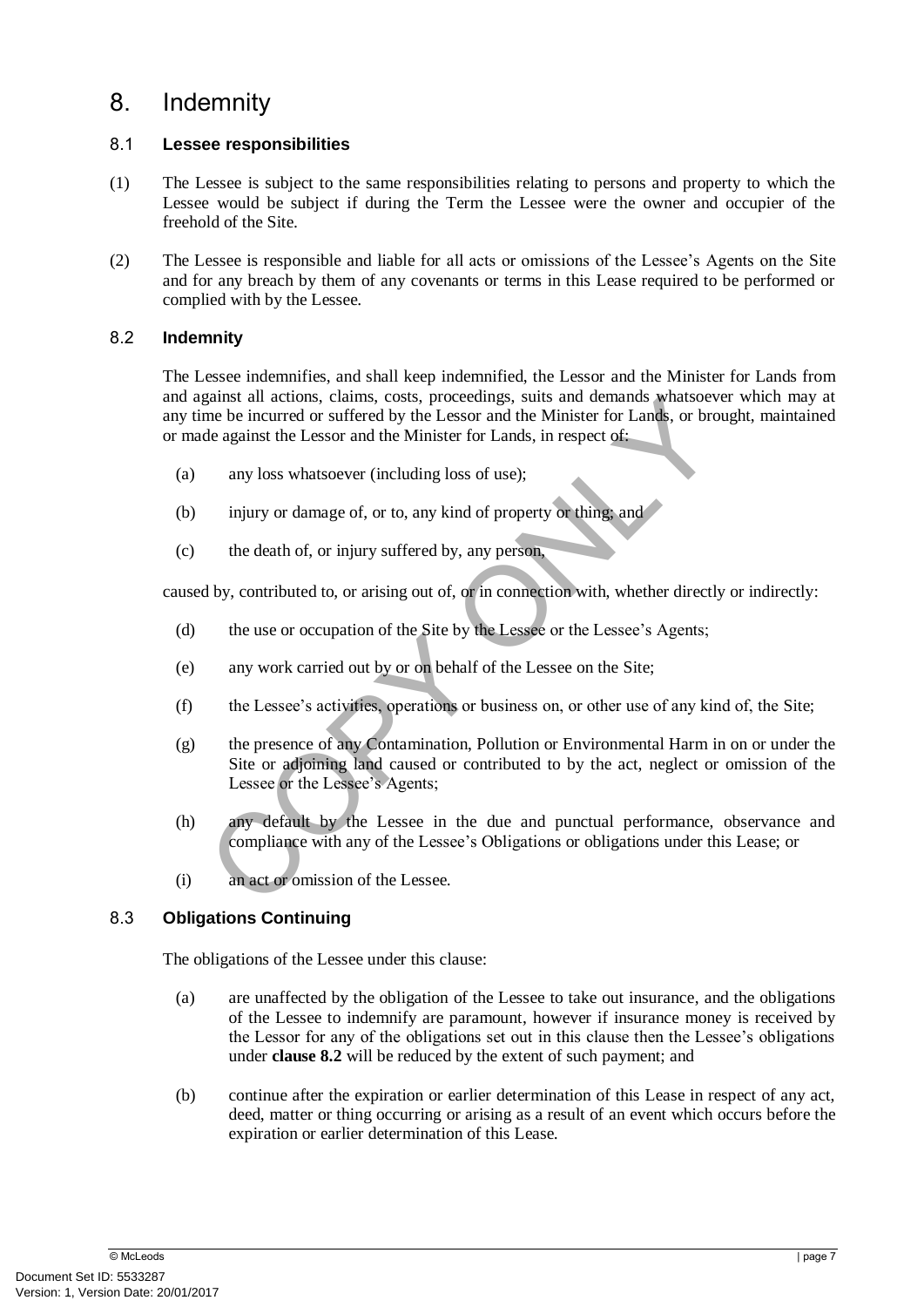#### 8.4 **No indemnity for Lessor's negligence**

The parties agree that nothing in this clause shall require the Lessee to indemnify the Lessor, its officers, servants, or agents against any loss, damage, expense, action or claim arising out of a negligent or wrongful act or omission of the Lessor, or its servants, agents, contractors or invitees.

#### 8.5 **Release**

- (1) The Lessee:
	- (a) agrees to occupy and use the Site at the risk of the Lessee; and
	- (b) releases to the full extent permitted by law, the Lessor from:
		- (i) any liability which may arise in respect of any accident or damage to property, the death of any person, injury to any person, or illness suffered by any person, occurring on the Site or arising from the Lessee's use or occupation of the Site by;
		- (ii) loss of or damage to the Site or personal property of the Lessee; and
		- (iii) all claims, actions, loss, damage, liability, costs and expenses arising from or connected with (directly or indirectly) the presence of any Contamination, Pollution or Environmental Harm in, on or under the Site or surrounding area

except to the extent that such loss or damage arises out of a negligent or wrongful act or omission of the Lessor, or its servants, agents, contractors or invitees.

occurring on the Site or arising from the Lessee's use or occupation of<br>
(ii) loss of or damage to the Site or personal property of the Lessee; and<br>
(iii) all claims, actions, loss, damage, liability, costs and expenses ar (2) The release by the Lessee continues after the expiration or earlier determination of this Lease in respect of any act, deed, matter or thing occurring or arising as a result of an event which occurs before the expiration or earlier determination of this Lease.

## <span id="page-12-0"></span>9. Maintenance, repair and cleaning

#### 9.1 **Maintenance**

- (1) The Lessee agrees during the Term and for so long as the Lessee remains in possession or occupation of the Site to maintain, replace, repair, clean and keep the Site (which for the avoidance of doubt includes any building constructed on the Site) clean and in Good Repair.
- (2) The Lessee must comply with all reasonable conditions that may be imposed by the Lessor from time to time in relation to the Lessee's maintenance of the Site.

#### 9.2 **Cleaning**

The Lessee must at all times keep the Site clean, tidy, unobstructed and free from dirt and rubbish.

#### 9.3 **Repair**

The Lessee must promptly repair at its own expense to the satisfaction of the Lessor any damage to the Site, including damage of a structural nature, regardless of how it is caused.

#### 9.4 **Pest control**

The Lessee must keep the Site free of any vermin or any other recognised pests and the cost of extermination will be borne by the Lessee.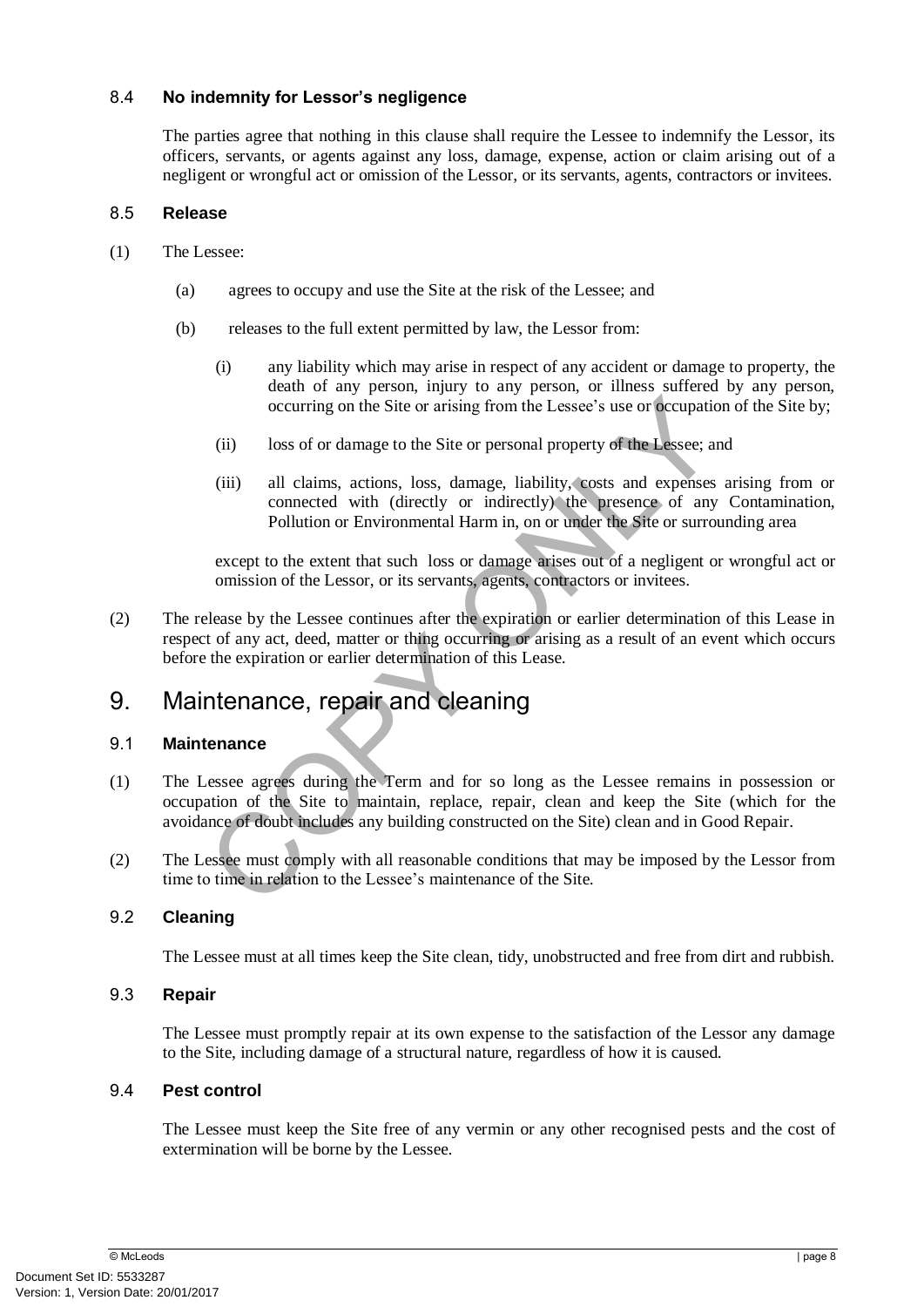#### 9.5 **No obligation to Lessor to repair or maintain**

The Lessee is wholly and solely responsible for the maintenance and repair of all buildings and improvements comprising the Site, regardless of the cause of the need to repair or maintain, and regardless of the type of repair or maintenance required. The Lessor has no obligation whatsoever to repair or maintain any buildings or improvements comprising the Site.

#### 9.6 **Acknowledgement of state of repair of Site**

- (1) The Lessee accepts the Site in its present condition relying upon its own enquiries and investigations.
- (2) The site is provided to the Lessee as is. The Lessor provides no guarantee that the site is suitable for the Lessee's proposed use.

## <span id="page-13-0"></span>10. Building Requirements

#### 10.1 **No alterations or building without Lessor's prior approval**

- (1) The Lessee must not without prior written consent
	- (a) (i) from the Lessor;
		- (ii) from any other person from whom consent is required under this Lease; and
- Example 11 and the State of the Building Act 2011 and associated less<br>
the many other person from whom consent sequired under this Lea.<br>
(ii) from any other person from whom consent is required under this Lea.<br>
(iii) requi (iii) required under statute in force from time to time, including but not limited to the planning approval of the Lessee under a local planning scheme of the Lessee and where applicable any Building/Demolition Permit as required under the Building Act 2011 and associated legislation;
	- (b) erect or remove any buildings, structures, alterations, additions or improvements on the Site; or
	- (c) remove any flora or fauna, alter or cut down any flora, or sell, remove or otherwise dispose of any flora, sand, gravel, timber or other materials from the Site or the Land.
- (2) The Lessee acknowledges and agrees that the Lessor will not consent to the alteration, construction or addition to the Site, unless such alteration, construction or addition is strictly in conformity with the building requirements of the *Building Act* 2011 and associated legislation.
- (3) If the Lessor consents to any matter referred to in paragraph (1) above, the Lessor may:
	- (a) consent subject to conditions, and
		- (i) require that work be carried out in accordance with plans and specifications approved by the Lessor or any other person giving consent; and
		- (ii) require that any alteration be carried out to the reasonable satisfaction of the Lessor under the supervision of an engineer or other consultant; and
	- (b) if the Lessor consents to any matter referred to in this clause:
		- (i) the Lessor gives no warranty that the Lessor will issue any consents, approvals, authorities, permits or policies under any statute for such matters; and
		- (ii) the Lessee must apply for and obtain all such consent approvals, authorities, permits or policies as are required at law before undertaking any alterations, additions, improvements or demolitions.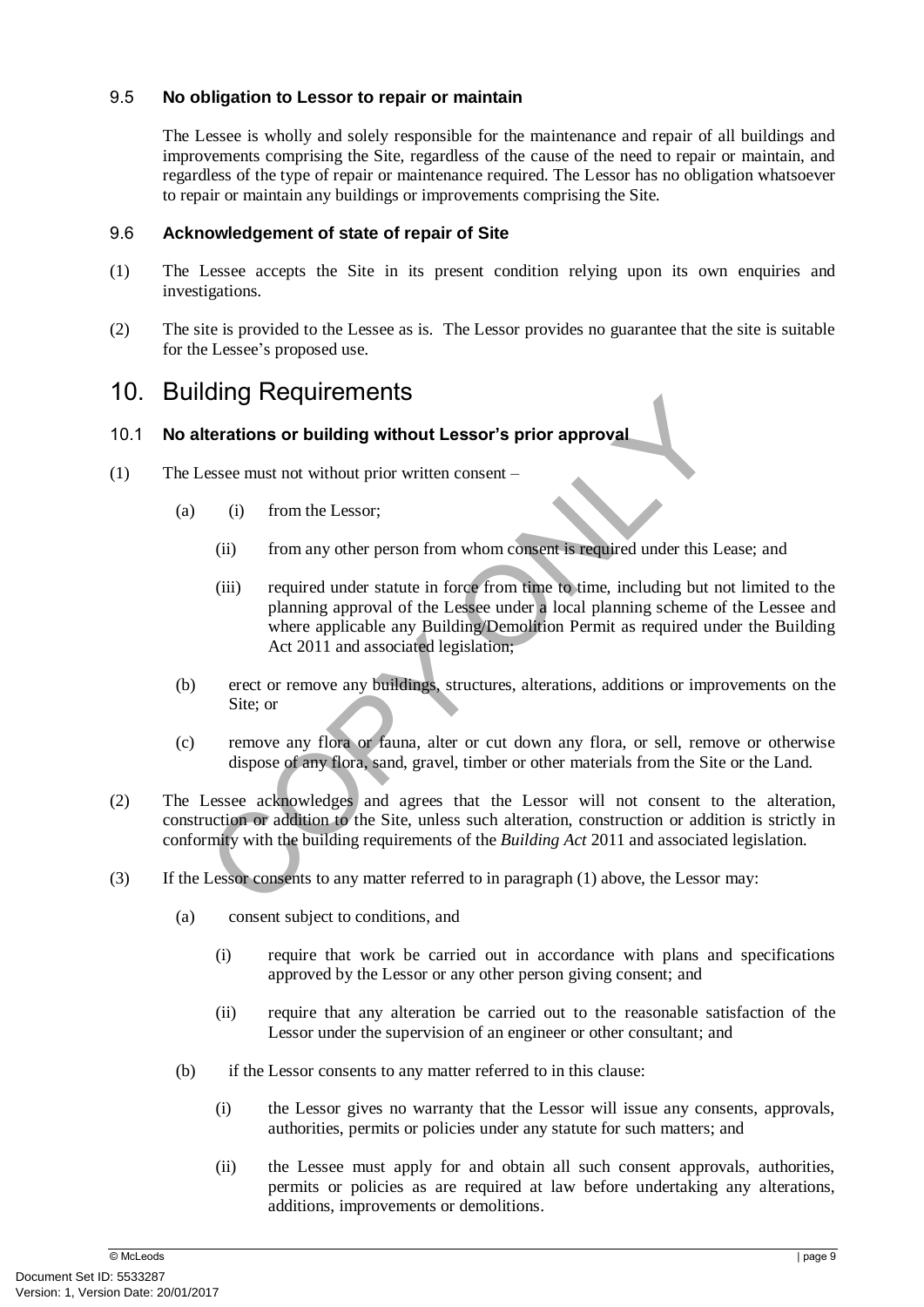#### 10.2 **Cost of Works**

All works undertaken under this clause will be carried out at the Lessee's expense.

#### 10.3 **Conditions**

Where the Lessee is required to carry out any other works pursuant to this Lease, any written law, or any consent or approval given to the Lessee, then the Lessee must at the option of the Lessor either -

- (a) carry out those other works at the Lessee's expense; or
- (b) permit the Lessor to carry out those other works at the Lessee's expense,

in accordance with the Lessor's reasonable requirements.

#### 10.4 **Conditions**

**The Example 1**<br> **The Example 1** attentions or example alterations or may issue a Notice to remove any such alterations or additions and if the I<br>
y with that Notice within the reasonable time prescribed by that Notice, th In the event the Lessee fails to obtain written consent for any building alterations or additions the Lessor may issue a Notice to remove any such alterations or additions and if the Lessee fails to comply with that Notice within the reasonable time prescribed by that Notice, the Lessor may immediately terminate this Lease and the provisions of **clause 22** will apply and no compensation or other consideration shall be payable or claimable by the Lessee from the Lessor for or arising out of the termination of the Lease pursuant to this clause.

## 11. Unsafe or dangerous building or structures

#### 11.1 **Unsafe or dangerous buildings or structures**

- (1) Notwithstanding any other provision of the Lease, in the event the Lessor, acting reasonably, determines that any building or structure erected on the Site is unsafe or dangerous the Lessor may issue the Lessee a Notice requiring the Lessee within a reasonable period of time to either:
	- (a) remove the unsafe or dangerous structure or building from the Site; or
	- (b) undertake rectification works to make the building or structure safe.
- (2) In the event the Lessee fails to comply with the Notice issued pursuant to paragraph (1) within the time specified in the Notice, the Lessor may immediately terminate this Lease and the provisions of **clause 22** will apply and no compensation or other consideration shall be payable to or claimable by the Lessee from the Lessor for or arising out of the termination of the Lease pursuant to this clause.

#### 11.2 **Smoke Detectors and Gas Certificates**

- (1) Within 60 days of the Commencement Date, the Lessee must install to the Lessor's reasonable satisfaction a lithium ion battery smoke detector or any other approved detector as specified in the relevant legislation in any building or structure erected or located upon the Site.
- <span id="page-14-1"></span>(2) The Lessee must provide to the Lessor gas safety certificates for any gas installation on the Site.

## 12. Restrictions on use

#### <span id="page-14-0"></span>12.1 **Generally**

(1) The Lessee must not and must not suffer or permit a person to -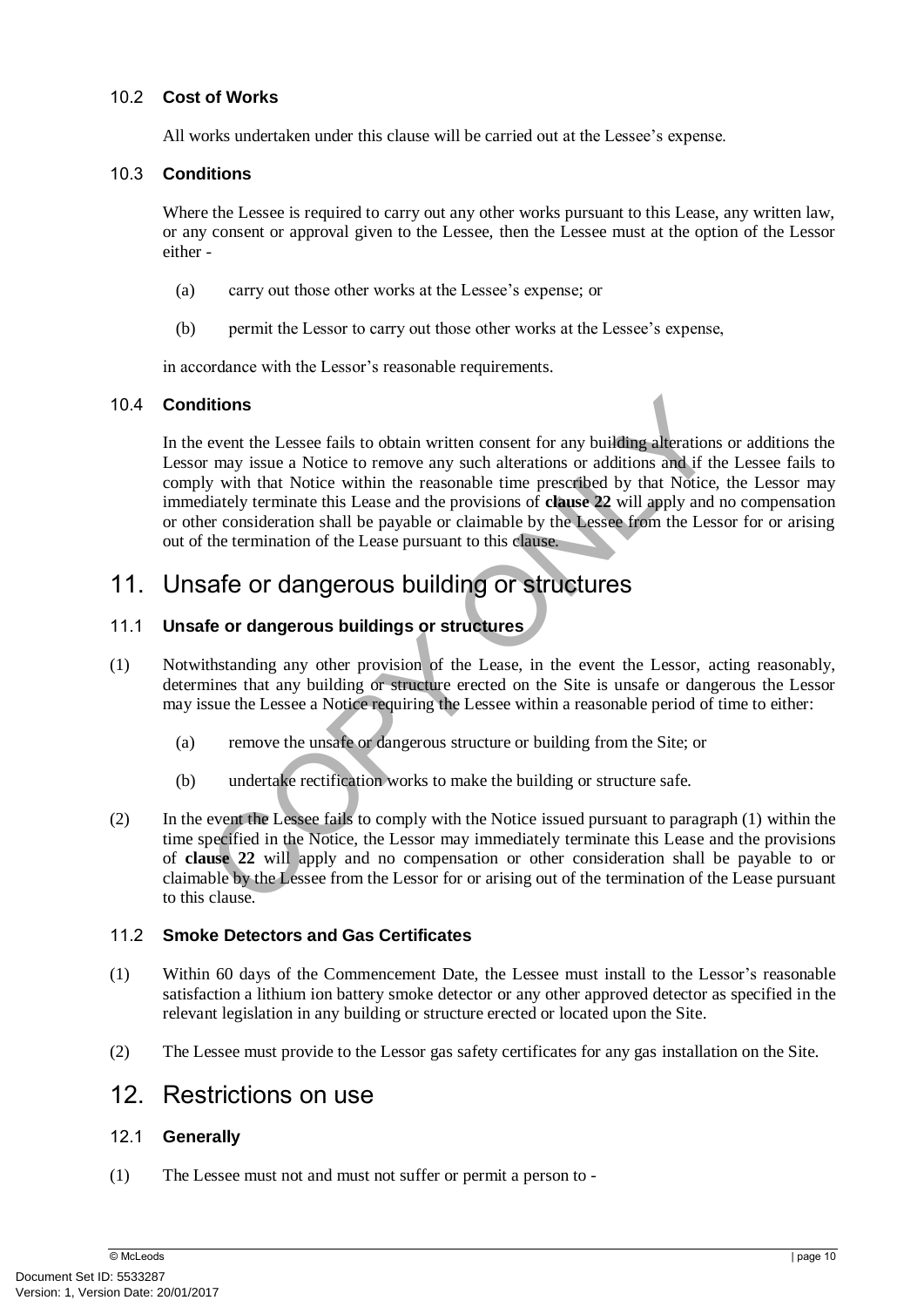- (a) (i) use the Site or any part of it for any purpose other than for the purpose set out at **Item 9** of the Schedule; or
	- (ii) use the Site for any purpose which is not permitted under any local planning scheme or any law relating to health;
- (b) do or carry out on the Site any harmful, offensive or illegal act, matter or thing;
- (c) do or carry out on the Site any thing which causes a nuisance, damage or disturbance to the Lessor or to owners or occupiers of adjoining properties;
- (d) store any dangerous compound or substance on or in the Site;
- (e) interfere with the reasonable peace, comfort and privacy of neighbours; or
- (f) display from or affix any signs, notices or advertisements on the Site without the prior authorisation of the Lessor (other than "for sale" signs).

#### <span id="page-15-0"></span>12.2 **Lessor may issue notice**

Notwithstanding any other provision of the Lease, in the event the Lessor, acting reasonably, determines that the Lessee has suffered or permitted any person to do any of the above as detailed in **clause 12.1** the Lessor may issue the Lessee a Notice requiring the Lessee within a reasonable period of time to either:

#### 12.3 **Remove or cease the action**

authorisation of the Lessor (other than "for sale" signs).<br> **Sor may issue notice**<br>
thstanding any other provision of the Lease, in the event the Lessor, action<br>
the standing any other provision of the Lease, in the event In the event the Lessee fails to comply with the Notice issued pursuant to **clause [12.2](#page-15-0)** within the time specified in the Notice, the Lessor may immediately terminate this Lease and the provisions of **clause 22** will apply and no compensation or other consideration shall be payable to or claimable by the Lessee from the Lessor for or arising out of the termination of the Lease pursuant to this clause.

#### 12.4 **Short term accommodation only**

- (1) The Lessee acknowledges and agrees that the Site may only be utilised for short term holiday accommodation.
- (2) The Lessee must not and must not suffer or permit a person to occupy the Site for over 120 days in aggregate within any 12 month period.
- (3) The Lessee must maintain an "Occupancy Log" detailing the dates and times the Lessee is in attendance at the site. The log is to be made available for inspection by the City's representative at any time.
- (4) The Lessee acknowledges and agrees that this clause is an essential provision of the Lease, and in the event of non-compliance the Lessor may immediately terminate this Lease and the provisions of **clause [22](#page-21-0)** will apply and no compensation or other consideration shall be payable to or claimable by the Lessee from the Lessor for or arising out of the termination of the Lease pursuant to this clause.

#### 12.5 **No Toilets or showers; kitchen sink only**

- (1) The Lessee must not and must not suffer or permit within the Site a toilet or shower, or plumbing which will permit the installation of a toilet or shower.
- (2) The Lessee must remove any permanent existing toilet or shower and/or plumbing which permits the installation of a toilet or shower within 30 days of the commencement of this Lease.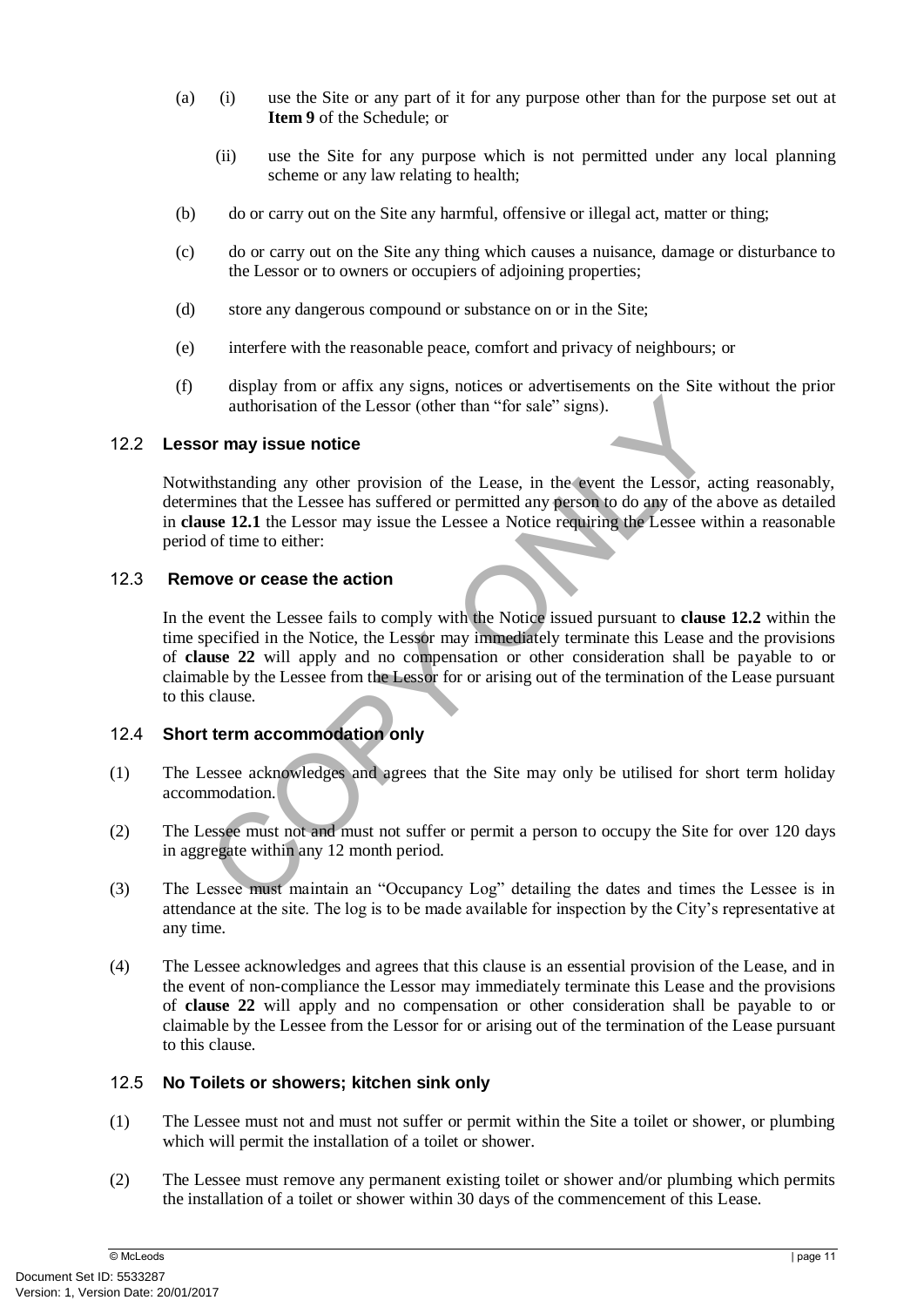- (3) The Lessee and Lessor acknowledge and agree that the Lessee may install a kitchen sink on the nominated Site. A semi-permanent hose connected to the external water tap (similar to caravans) is acceptable with the outlet tap located over a kitchen sink only. The sink will discharge via a trapped waste pipe to a soakwell. The expectation is that when the Site is unoccupied the hose will be disconnected from the water supply.
- (4) The Lessee may install, with the Lessor's prior written consent, a single 600mm soakwell with a concrete lid upon the Site. The soakwell will be for kitchen grey water only. Any application must include an appropriate quality sketch depicting the proposed location of the soakwell. The soakwell must be protected from vehicular traffic due to its location, or the installation of bollards.
- (5) The Lessee may with the Lessor's prior written approval install a portable toilet on the nominated Site.
- (6) The Lessee may with the Lessors prior written approval install an external (beach) shower. The external beach showers will be connected to a semi-permanent hose connected to an external water tap (similar to caravans).The expectation is that when the Site is unoccupied the hose will be disconnected from the water supply.

#### 12.6 **Gas Locker**

- (1) The Lessee must only install a gas locker with the Lessor's prior written consent.
- (2) Any application to install a gas locker must specify the details and specifications of the proposed gas locker.

#### 12.7 **Vehicles, Boats, Trailers & Caravans**

- Solution with a manufacture control of the Site of the Site of the Connected of a semi-permanent hose connected tap (similar to caravans). The expectation is that when the Site is unoccupied<br>connected from the water supply (1) The Lessee must not and must not suffer or permit a person to park a motor vehicle exceeding 3.5 tonnes in gross weight on the Reserve unless prior permission has been provided by the Lessor. The Lessee may park a Motor Vehicle, boat and/or trailer upon the Site or any part of the Common Areas which is set aside by signs for parking provided that:
	- (a) the Lessee is in current occupation of the Site; and
	- (b) in relation to parking on the Site the boat, trailer or Motor Vehicle is located within the boundary of the Site and does not encroach into the adjoining land.
- (2) If any Motor Vehicle, caravan, trailer or boat is parked or stored on the Site or the Land in breach of this clause, the Lessor may immediately remove such Motor Vehicle, trailer, boat or caravan.

#### 12.8 **No generators**

- (1) Subject to paragraph (2) below, the Lessee must not and must not suffer or permit a person to use a generator on the Site or Land.
- (2) The Lessor may permit, in its absolute discretion, a generator to be utilised for construction purposes for a specified period of time. If the Lessee wishes for a generator to be utilised for construction purposes it must obtain the prior written approval of the Lessor.

#### 12.9 **Solar and Wind Power Sources**

- (1) The Lessee may only install, with, solar panels, wind turbines and other non-electrical power sources with the Lessor's prior written consent.
- (2) Any application to the Lessor for consent to install solar panels, wind turbines or other nonelectrical power sources must specify the details and specifications of the proposed devices.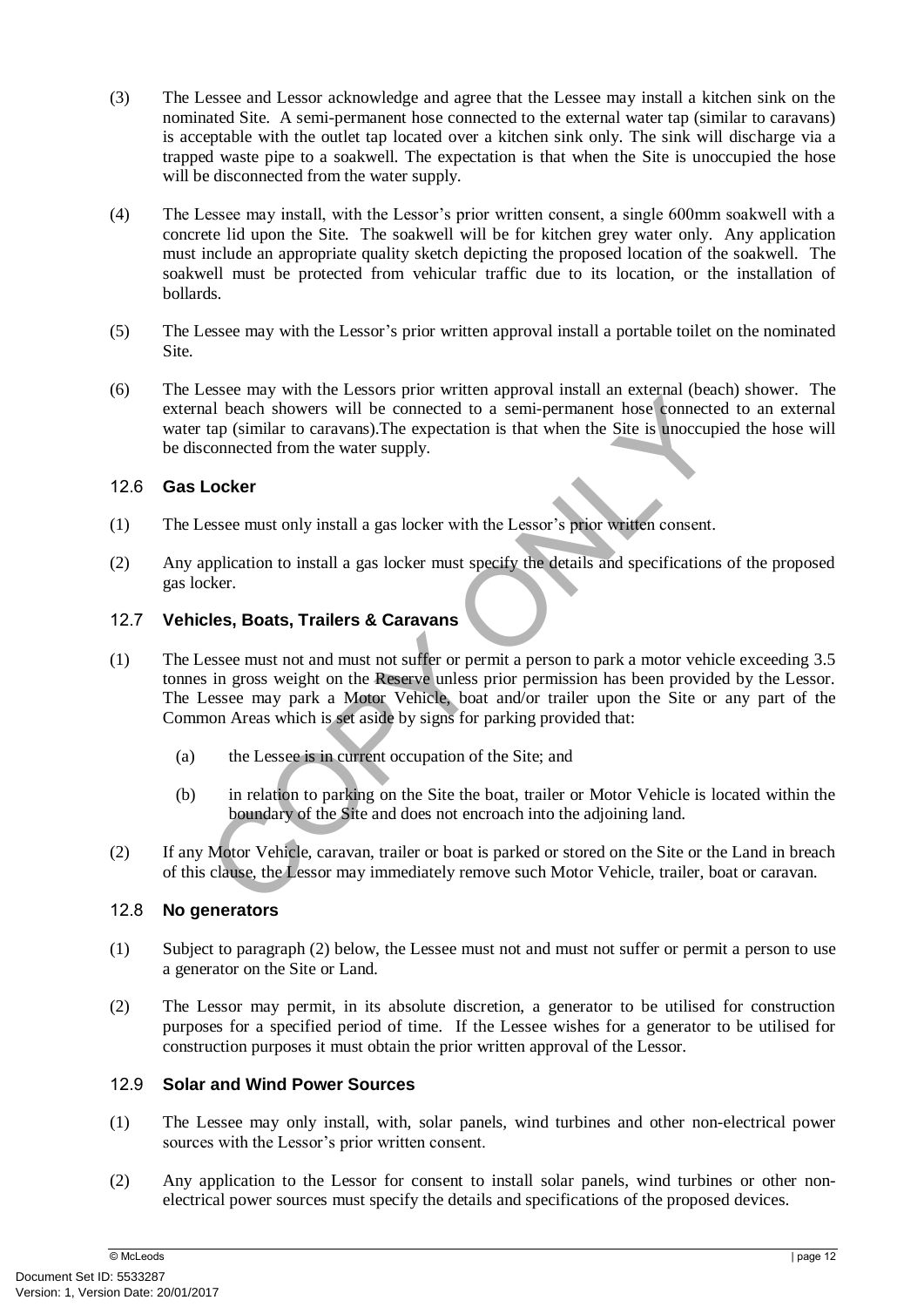#### 12.10 **No fence**

- (1) Subject to paragraph (2), the Lessee must not and must not suffer or permit a person to erect a permanent fence or similar structure or obstruction on the Site or the Land.
- (2) The Lessee may place temporary fencing on the Site, provided that any such fencing:
	- (a) is not permanently affixed or erected on the Site and is able to be removed at any time;
	- (b) is entirely comprised within the boundaries of the Site;
	- (c) does not cause any obstruction to any other part of the Land; and
	- (d) does not cause or create any risk, danger, or hazard to any other users or occupiers of the Land.
- (3) All existing fences and structures which do not comply with paragraph (2) must be removed by the Lessee within thirty (30) days of the Commencement Date, unless the Lessor has approved such fences or structures in writing.

#### 12.11 **No Warranty**

The Parties agree that the Site shall be provided to the Lessee on an 'as is' basis and that the Lessor provides no guarantee that the Site is suitable for the Lessee's intended use.

#### 12.12 **Acknowledgement - located in close proximity to Alcoa Refinery**

The Lessee acknowledges that the Land and the Site are located close to Alcoa Kwinana Refinery, and as a consequence the amenity of the Land and the Site could be adversely impacted.

#### 12.13 **Residential Tenancy Act does not apply**

The Lessee and the Lessor acknowledges that the Land and the Site are not subject to the provisions of the *Residential Tenancy Act* 1987 or the *Residential Parks (Long-Stay Tenants) Act*  2006.

#### 12.14 **Indemnity for Costs**

isting fences and structures which do not comply with paragraph (2) must b<br>ssee within thirty (30) days of the Commencement Date, unless the Lessor<br>ences or structures in writing.<br>**arranty**<br>data arranty<br>arries agree that t The Lessee indemnifies the Lessor against any claims or demands for all reasonable costs, on a solicitor client basis, incurred by the Lessor by reason of any claim in relation to any matters set out in this clause.

## 13. Common Areas

#### 13.1 **Comply with Rules and Regulations in relation to Common Areas**

The Lessee must comply with all rules and regulations made by the Lessor, from time to time, with respect to the Common Areas provided that the Lessor gives the Lessee seven (7) days prior written notice of any amendments to such rules and regulations. For information purposes, the current rules and regulations in annexed hereto as **Annexure 2.** 

#### 13.2 **Damage to common areas**

The Lessee must make good any breakage defect or damage to the Common Areas or the Site and any appurtenance or equipment therein caused by want of care misuse or abuse on the part of the Lessee or the Lessee's Agents or by any breach of this Lease by the Lessee.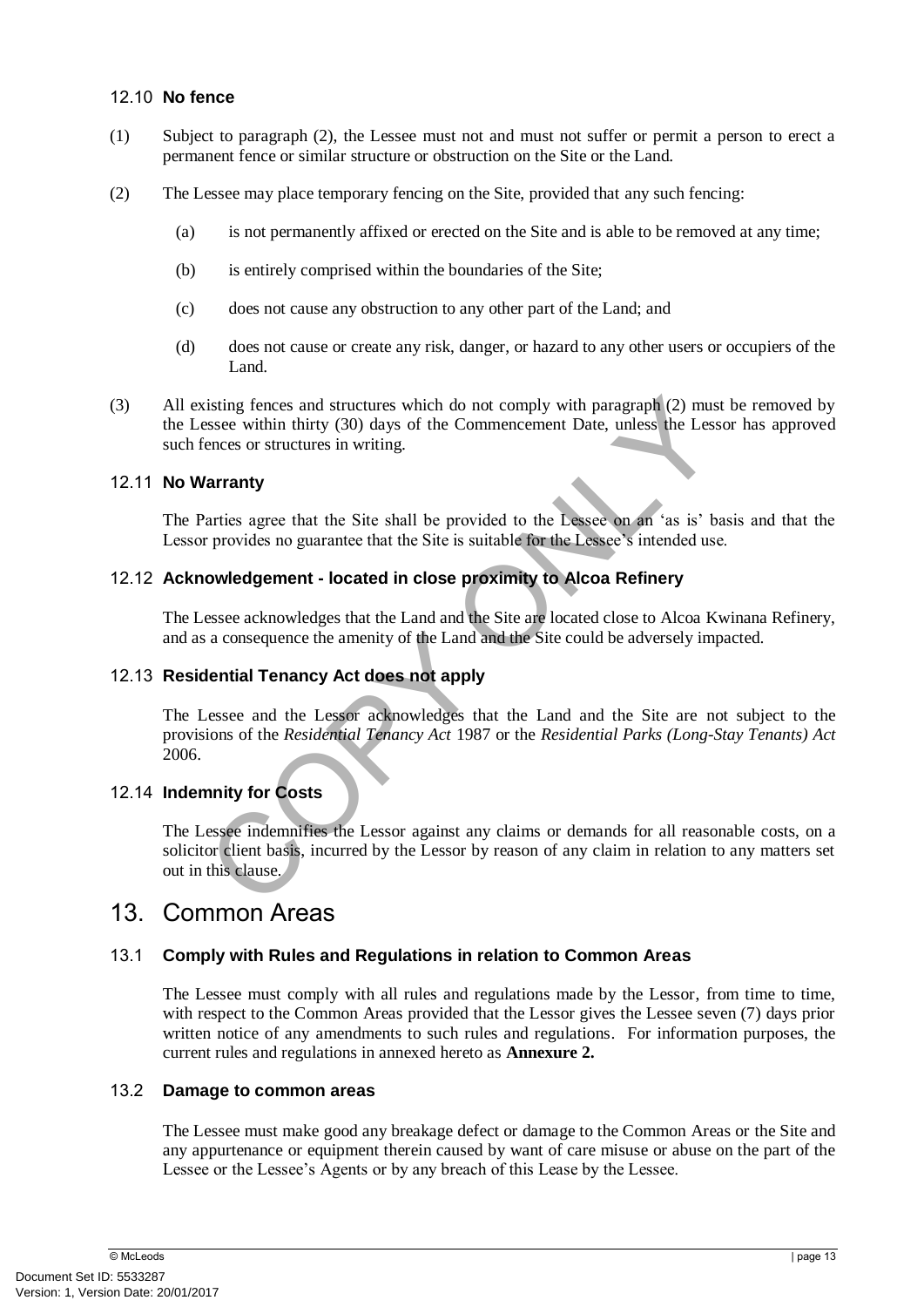#### 13.3 **Lessor's obligations**

The Lessor must, at its own cost:

- (a) maintain to a good standard all roads on the Land;
- (b) maintain in good order and condition all Common Areas, toilets on the Land and all services to the Land; and
- (c) effect and maintain public liability insurance with respect to Common Areas and the Land (other than the Site) for a sum not less than the sum set out at **Item 10** of the Schedule in respect of any one claim.

## 14. Limit of Lessor's liability

- (1) The Lessor will not be liable for loss, damage or injury to any person or property in or about the Site however occurring.
- Example the main of the main of the Site and to ensure control the Site and the Site and the Lessor<br>
Sesor is only liable for breaches of the Lessor's Covenants set out in this Leas<br>
the Lessor is the management body of th (2) The Lessor is only liable for breaches of the Lessor's Covenants set out in this Lease which occur while the Lessor is the management body of the Site under the Management Order.
- (3) The Lessor will not be liable for any failure to perform and observe any of the Lessor's Covenants due to any cause beyond the Lessor's control.

## <span id="page-18-0"></span>15. Lessor's right of entry

#### 15.1 **Entry on Reasonable Notice**

The Lessee must permit entry by the Lessor or any person authorised by the Lessor onto the Site without notice in the case of an emergency, and otherwise upon reasonable notice -

- (a) (i) at all reasonable times;
	- (ii) with or without workmen and others; and
	- (iii) with or without plant, equipment, machinery and materials;
- (b) for each of the following purposes
	- (i) to inspect the state of repair of the Site and to ensure compliance with the terms of this Lease;
	- (ii) to undertake an external audit of the building or other structure, constructed or erected on the Site;
	- (iii) to carry out any survey or works which the Lessor considers necessary, however the Lessor will not be liable to the Lessee for any compensation for such survey or works provided they are carried out in a manner which causes as little inconvenience as is reasonably possible to the Lessee;
	- (iv) to comply with the Lessor's Covenants or to comply with any notice or order of any authority in respect of the Site for which the Lessor is liable; and
	- (v) to do all matters or things to rectify any breach by the Lessee of any term of this Lease but the Lessor is under no obligation to rectify any breach and any rectification under this clause is without prejudice to the Lessor's other rights, remedies or powers under this Lease.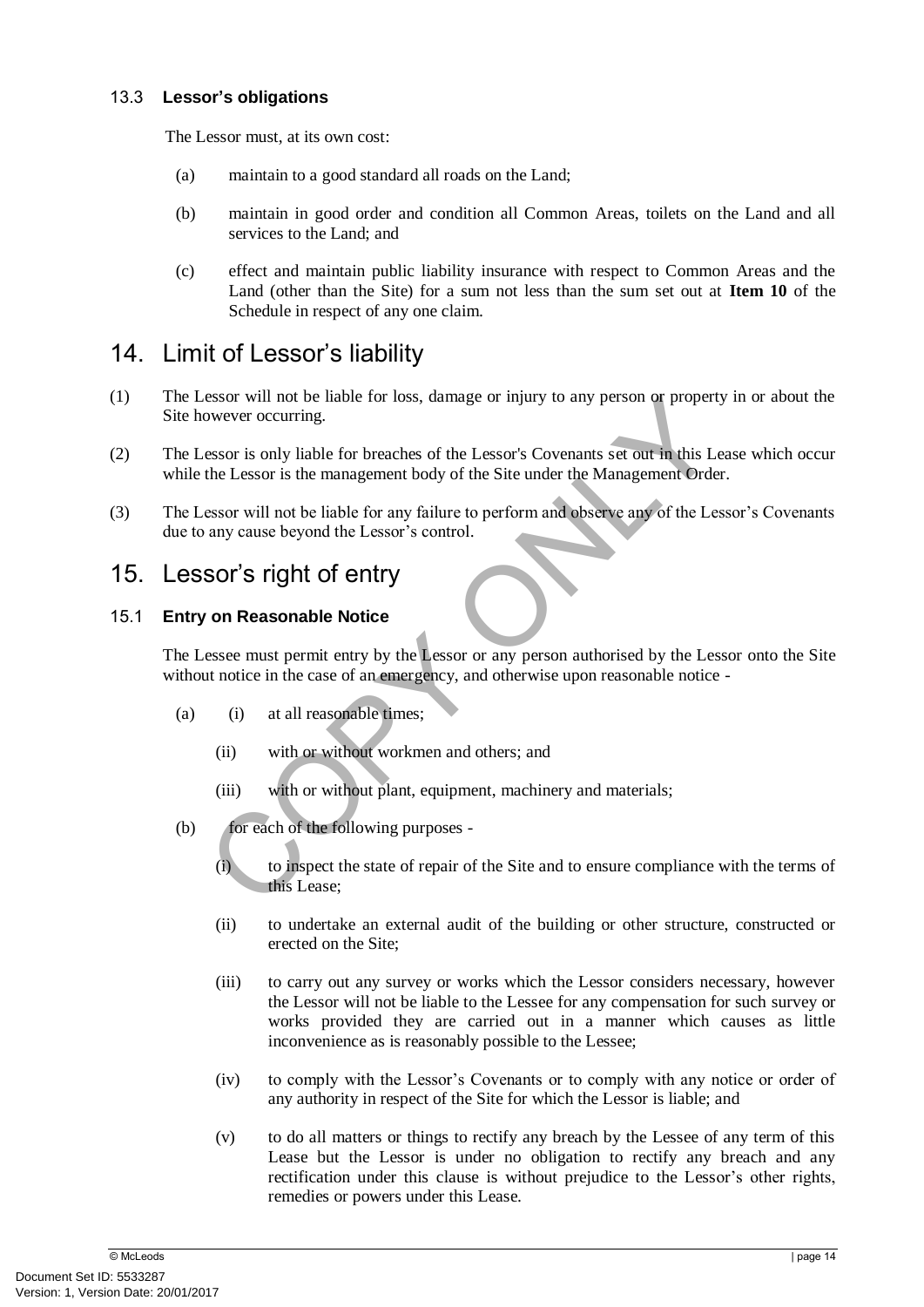#### 15.2 **Costs of Rectifying Breach**

All reasonable costs and expenses incurred by the Lessor as a result of any breach referred to at clause **15.1(b)(v)** together with any interest payable on such sums will be a debt due to the Lessor and payable to the Lessor by the Lessee on demand.

#### 15.3 **Lessor to make good**

The Lessor must, at its cost, make good any damage caused to the Site or the Lessee's property as a result of the Lessor exercising its rights under **clause [15.](#page-18-0)**

## 16. Statutory obligations and notices

#### <span id="page-19-0"></span>16.1 **Comply with Statutes**

The Lessee must:

- (a) comply promptly with all statutes and local laws from time to time in force relating to the Site, including without limitation all relevant laws relating to occupational health and safety and the health and safety of all persons entering upon the Site;
- (b) apply for, obtain and maintain in force all consents, approvals, authorities, licences and permits required under any statute for the use of the Site; and
- (c) comply promptly with all orders, notices, requisitions or directions of any competent authority relating to the Site.

#### <span id="page-19-1"></span>16.2 **Safety & Testing Obligations**

- (1) The Lessee acknowledges and agrees that it is fully responsible at its costs for ensuring that the Site and any fixtures or fittings are regularly tested, maintained and inspected to ensure that the Site and such fixtures and fittings comply with all statutory requirements and are safe for use.
- (2) To comply with its obligation pursuant to paragraph (1) above, the Lessee acknowledges that it will be required to, amongst other things:
- essee must:<br>
comply promptly with all statutes and local laws from time to time in foot the Site, including without limitation all relevant laws relating to occup<br>
and safety and the health and safety of all persons enteri (a) comply with the requirements of the *Occupational Safety and Health Act 1984,*  including without limitation the requirement for all portable plug-in electrical equipment and residual current devices to be safe and appropriately inspected, tested and maintained by a competent person; and
	- (b) comply with all relevant requirements of the Fire & Emergency Services Authority of Western Australia (**FESA**), including without limitation the requirement to ensure that all fire protection and fire fighting equipment located, or installed at the Site, is tested regularly for compliance with Australian Standards and FESA's requirements.
- (3) The Lessor acknowledges and agrees that it is responsible for all items installed in the Common Areas and will be responsible for testing and maintaining the fire fighting equipment installed in the Common Areas.

#### 16.3 **Indemnity if Lessee Fails to Comply**

If the Lessee fails to perform, discharge or execute any of the items referred to in **clause [16.1](#page-19-0)** and **clause [16.2](#page-19-1)** the Lessee indemnifies the Lessor against any claims, demands, reasonable costs or other payments incurred by the Lessor of or incidental to any of the items referred to in **clause [16.1](#page-19-0)** and **clause [16.2.](#page-19-1)**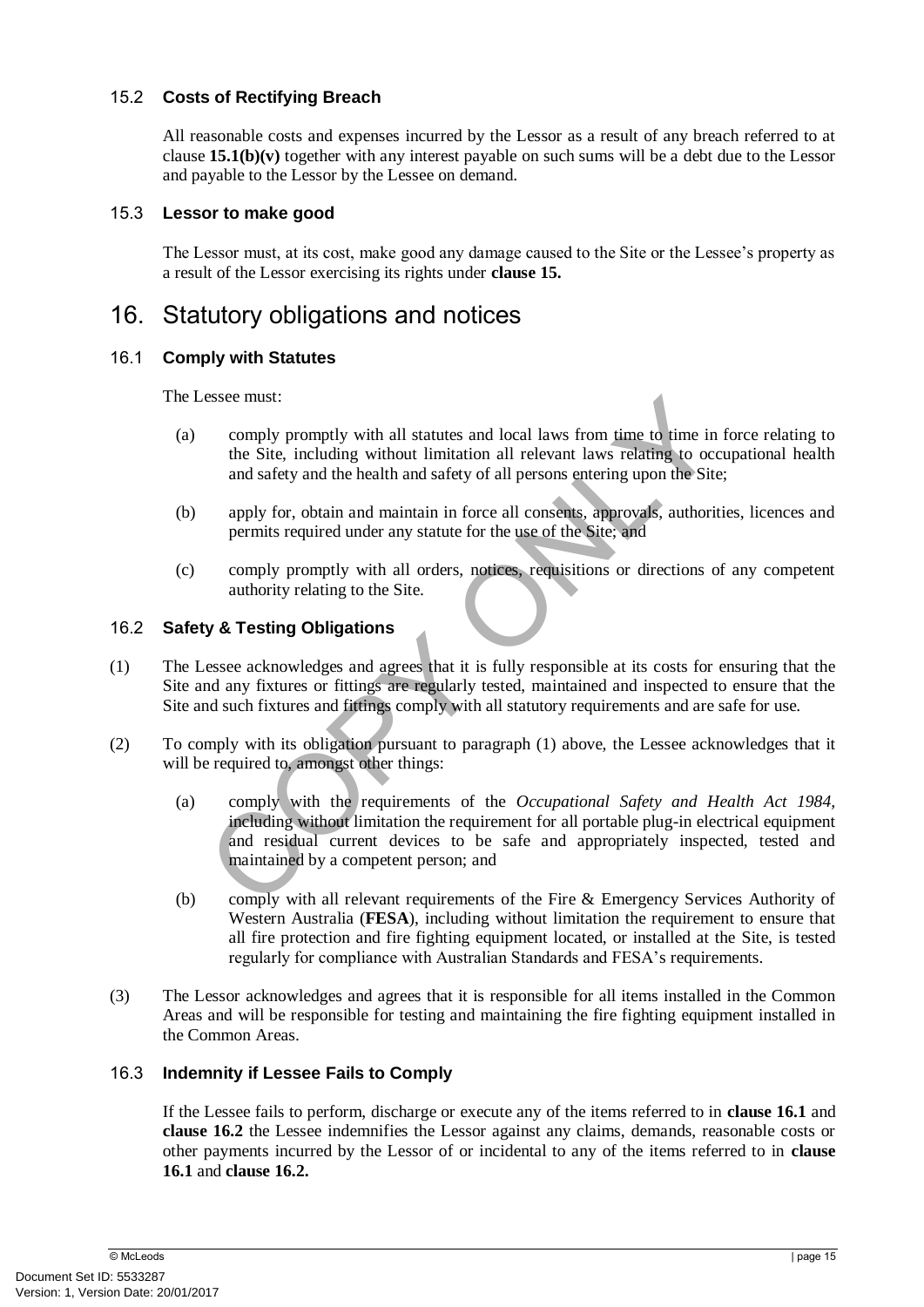## 17. Report to Lessor

The Lessee shall as soon as practicable report to the Lessor -

- (a) any act of vandalism or any incident which occurs on or near the Site which involves or is likely to involve a breach of the peace or become the subject of a report or complaint to the police and of which the Lessee is aware or should be aware;
- (b) any occurrence or circumstances in or near the Site of which it becomes aware, which might reasonably be expected to cause, in or on the Site, pollution of the environment; and
- (c) all notices, orders and summonses received by the Lessee and which affect the Site and immediately deliver them to the Lessor.

## <span id="page-20-0"></span>18. Restrictions on Assignment; No sub-letting or charging

#### 18.1 **No subletting**

The Lessee must not sublet, licence or part with possession of the Site without the Lessor's and the Minister for Land's prior written consent.

#### 18.2 **No assignment or sub-letting without consent**

The Lessee must not assign or sell the leasehold estate in the Site, or dispose of the Site or any part of the Site without the prior written consent of the Lessor and the Minister for Lands' consent which may be withheld in their absolute discretion.

#### 18.3 **Minimum Conditions for Lessor's Consent to Assignment**

The Lessee acknowledges that the Lessor will not provide its consent to the transfer, sale or assignment of the leasehold estate in the Site, unless:

- (a) all Amounts Payable due and payable have been paid and there is no existing unremedied breach, whether notified to the Lessee or not, of any of the Lessee's Obligations;
- **Example 11 COPY ASSIGNMENT**; NO SUD-letting or charger<br> **COPY ASSIGNMENT**<br> **COPY ONEX**<br> **COPY ASSIGNMENT SEXES CONSIGNMENT**<br> **COPY ASSIGNMENT CONSIGNMENT**<br> **COPY ASSIGNMENT CONSIGNMENT**<br> **COPY ASSIGNMENT CONSIGNMENT**<br> (b) the Lessee procures the execution by the proposed assignee of a deed of assignment to which the Lessor is a party and which deed is prepared and completed by the Lessor's solicitors; and
- (c) the assignment contains a covenant by the assignee with the Lessor to pay all Amounts Payable and to perform and observe all the Lessee's Obligations.

#### 18.4 **Consents of Assignee Supplementary**

The covenants and agreements on the part of any assignee will be supplementary to the Lessee's Obligations and will not release the assigning lessee from the Lessee's Obligations.

#### 18.5 **Property Law Act 1969**

Sections 80 and 82 of the *Property Law Act 1969* are excluded.

#### 18.6 **Costs for assignment**

If the Lessee wishes to assign the leasehold estate created by this Lease the Lessee must pay all reasonable professional and other costs, charges and expenses, incurred by the Lessor or other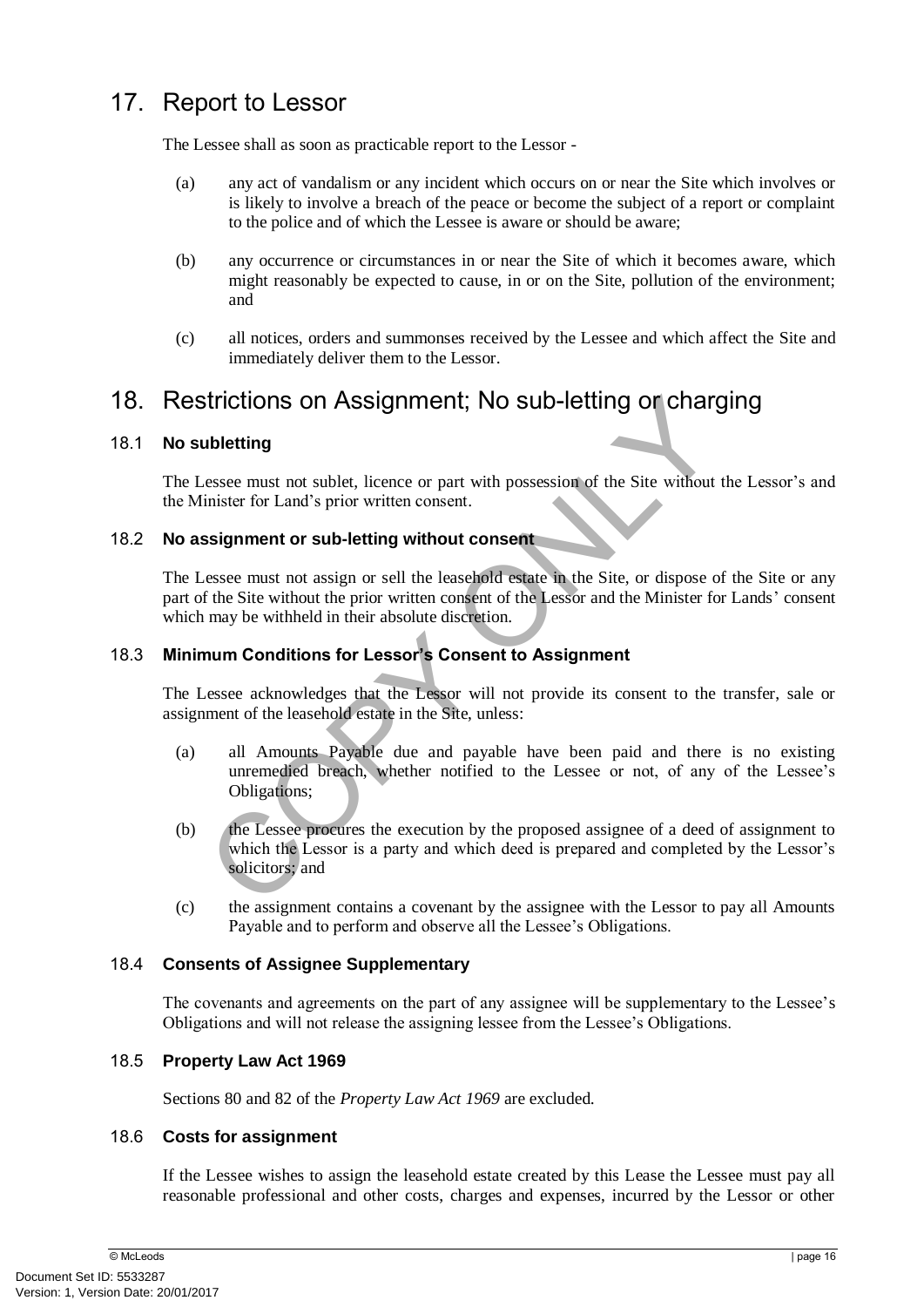person whose consent is required under this Lease, of and incidental to any consents required under this Lease or at law, and all other matters relating to the proposed assignment whether or not the assignment proceeds.

#### 18.7 **No mortgage or charge**

The Lessee must not mortgage nor charge the Site.

## <span id="page-21-1"></span>19. Option to renew

If the Lessee at least three months, but not earlier than six months, prior to the date for commencement of the Further Term gives the Lessor a Notice to grant the Further Term and:

- (a) all consents and approvals required by the terms of this Lease or at law have been obtained;
- (b) there is no subsisting default by the Lessee at the date of service of the Notice in:
	- (i) the payment of Amounts Payable; or
	- (ii) the performance or observance of the Lessee's Covenants,
- (c) the Council of the Lessor determines in its absolute discretion that it is prepared to grant the Lessee a lease of the Site for the Further Term;

the Lessor will grant to the Lessee a lease for the Further Term at the Lease Fee and on the same terms and conditions other than this **clause 19** and on such other terms and conditions as the Lessor may consider appropriate.

## 20. Damage or destruction

- there is no subsisting default by the Lessee at the date of service of the Notice<br>
(i) the payment of Amounts Payable; or<br>
(ii) the performance or observance of the Lessee's Covenants,<br>
the Council of the Lessor determines (1) If the Site or any part thereof is totally or partially destroyed so as to require major rebuilding either party may within 2 months of the destruction or the damage terminate the Term with immediate effect by giving Notice to the other party.
- (2) If this Lease is terminated in accordance with this clause, **clause 22** will apply.

## 21. Minister for Lands may terminate upon notice

- (1) Notwithstanding any other provision of this Lease, the Lessor and Lessee covenant and agree that the Minister for Lands may terminate this Lease for any reason upon six months written notice to the Lessee and Lessor.
- (2) No compensation or other consideration shall be payable to or claimable by the Lessee from the Lessor for or arising out of the termination of this Lease by the Minister for Lands.
- <span id="page-21-0"></span>(3) If this Lease is terminated in accordance with this clause, **clause [22](#page-21-0)** will apply.

## 22. Obligations upon Termination

#### 22.1 **Yield up Site**

On Termination the Lessee must -

(a) peacefully surrender and yield up to the Lessor the Site in a condition consistent with the observance and performance of the Lessee's Obligations under this Lease; and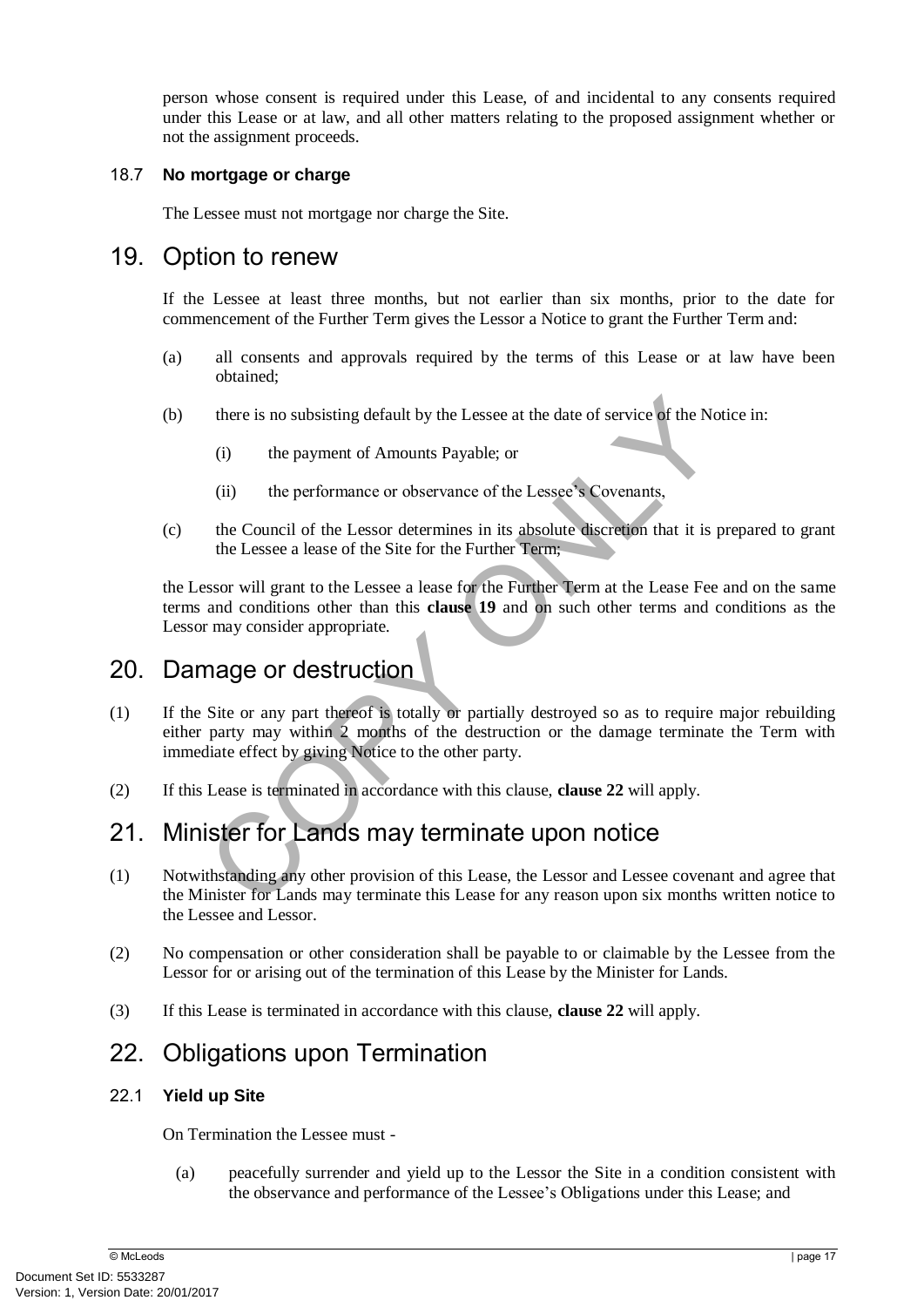(b) surrender to the Lessor all keys and security access devices and combination for locks providing access to or within the Site held by the Lessee whether or not provided by the Lessor.

#### <span id="page-22-2"></span>22.2 **Remove all improvements, structures and property**

Unless otherwise agreed by the Lessor in writing pursuant to **clause [22.5,](#page-22-1)** in the event this Lease is terminated or otherwise determined the Lessee must at its cost and to the Lessor's satisfaction:

- (a) remove any improvements, buildings and fixtures and all septic tanks, drains and soakwells constructed or located on the Site, including without limitation all concrete floors and asbestos sheeting, if any. The removal of any asbestos must be in strict accordance with the *Health (Asbestos) Regulations 1992;*
- (b) following the removal of any improvements, buildings and fixtures and all septic tanks, drains and soakwells in accordance with paragraph (a), level the Site and clear it of all materials; and
- (c) remove any contaminated soil from the Site.

#### <span id="page-22-3"></span>22.3 **Failure to remove or restore**

- (1) If the Lessee fails to comply with **clause 22.2** within 60 days following termination or determination of the Lease the Lessor may at its option:
	- (a) remove all improvements, buildings and fixtures and all septic tanks, drains and soakwells from the Site;
	- (b) restore the Site; or
	- (c) remove any contaminated soil.
- The materials; and<br>
The contaminated soil from the Site.<br>
The correspondence with planguage and the solution of the Lesse fails to comply with clause 22.2 within 60 days following to<br>
The correspondence and the control of (2) In respect of any cost incurred by the Lessor in undertaking any works pursuant to **clause [22.3\(](#page-22-3)1)**  the Lessee authorises the Lessor to drawn upon the Demolition Levy without notice. If the Demolition Levy is insufficient to cover such cost, then any amount in excess of the Demolition Levy shall be a liquidated debt recoverable from the Lessee by the Lessor in a court of competent jurisdiction.

#### <span id="page-22-0"></span>22.4 **Return of Demolition Levy**

- (1) If the Lessee complies with its obligations pursuant to this clause to the Lessor's reasonable satisfaction, the Lessor will return to the Demolition Levy to the Lessee with thirty (30) days of the Lessor being satisfied.
- (2) If the Lessor exercises its rights pursuant to clause **[22.3\(](#page-22-3)2)** and draws upon the Demolition Levy, in the event a portion of the Demolition Levy remains after the completion of such works by the Lessor, the Lessor will return the remaining amount of the Demolition Levy to the Lessee within thirty (30) days.

#### <span id="page-22-1"></span>22.5 **Limited right for structures to remain**

- (1) The Lessor may permit in its absolute discretion some or all improvements, buildings and fixtures and septic tanks, drains and soakwells to remain on the Site following determination of this Lease. The Lessor will only permit structures or buildings to remain if:
	- (a) the Lessee is to be granted a further lease of the Site; and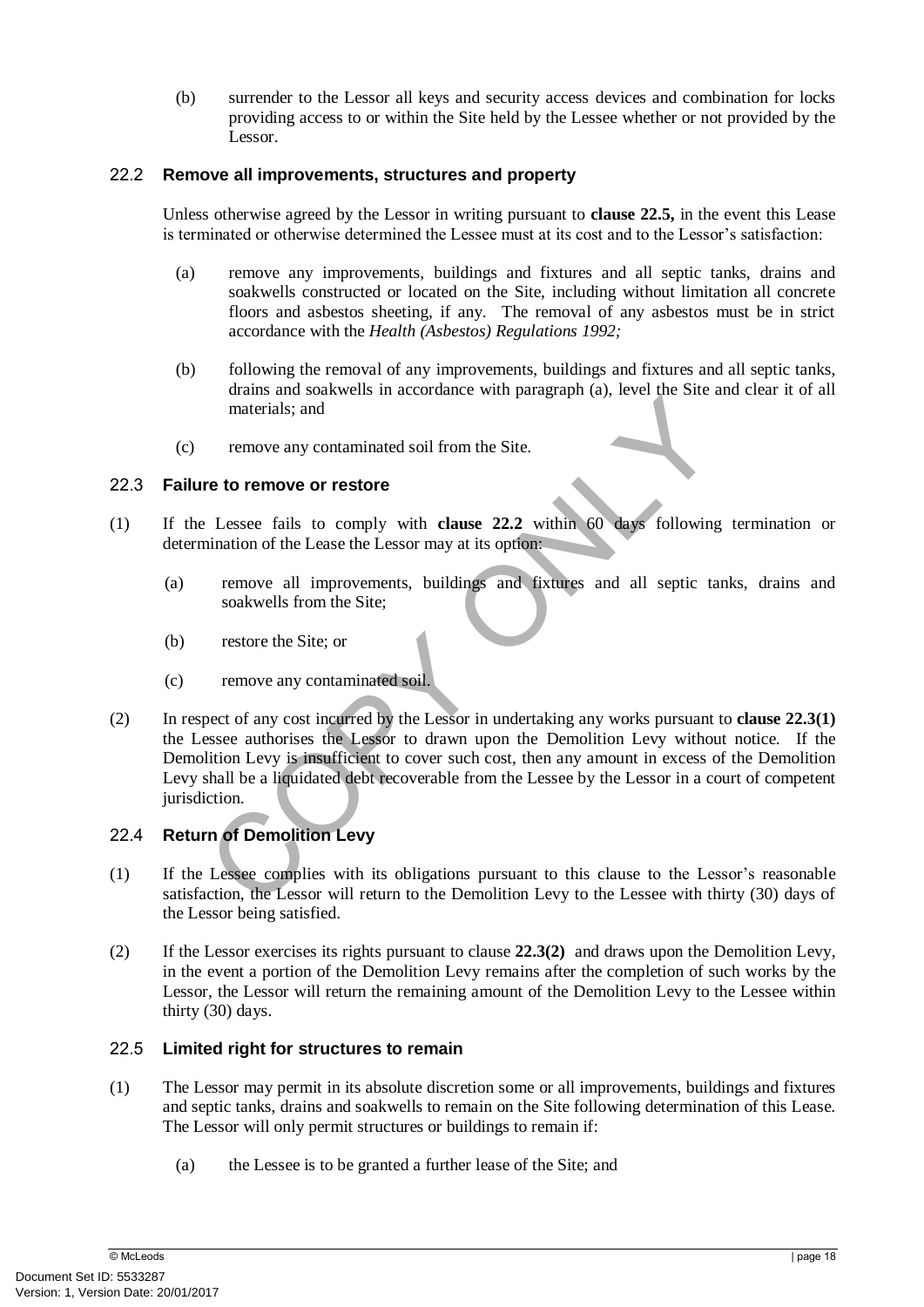- (b) all structures on the Site comply with the requirements of the *Building Act* 2011 and associated legislation.
- (2) The Lessor's permission pursuant to paragraph (1) above must be obtained at least three months prior to the expiry of the Term.

#### 22.6 **Clause to survive termination**

The Lessee's obligations in this clause shall survive Termination.

## 23. Default

#### <span id="page-23-0"></span>23.1 **Events of Default**

A default occurs if -

- (a) the Lessee is in breach of any of the Lessee's Obligations for 28 days after a Notice has been given to the Lessee to rectify the breach or to pay compensation in money;
- (b) any execution or similar process is made against the Site on the Lessee's property;
- (c) the Site is permanently vacated; and
- (d) a person other than the Lessee or assignee is in occupation or possession of the Site or in receipt of a rent and profits.

#### 23.2 **Forfeiture**

On the occurrence of any of the events of default specified in **clause 23.1** the Lessor may -

- (a) without prior notice and at any time enter and take possession of the Site and, where that occurs, the Lease shall be terminated immediately from that date of entry; and
- (b) give notice to the Lessee terminating the Lease and the Lease shall be terminated immediately from the date of that notice;

the Lessee is in breach of any of the Lessee's Obligations for 28 days afte<br>been given to the Lessee to rectify the breach or to pay compensation in m<br>any execution or similar process is made against the Site on the Lessee and, where the Lessor terminates the Lease under this clause, the Lessor will retain all of its rights in respect of any other breach by the Lessee of the Lessee's Obligations and the Lessee will not be released from any liability in respect of the Lessee's Obligations.

#### 23.3 **Lessor may remedy breach**

If the Lessee -

- (a) fails or neglects to pay the Amounts Payable by the Lessee under this Lease; or
- (b) does or fails to do anything which constitutes a breach of the Lessee's Obligations,

then, after the Lessor has given to the Lessee notice of the breach and the Lessee has failed to rectify the breach within a reasonable time, the Lessor may without affecting any right, remedy or power arising from that default pay the money due or do or cease the doing of the breach as if it were the Lessee and the Lessee must pay to the Lessor on demand the Lessor's reasonable costs and expenses of remedying each breach or default.

#### 23.4 **Acceptance of Amount Payable By Lessor**

Demand for or acceptance of the Amounts Payable by the Lessor after an event of default has occurred will not affect the exercise by the Lessor of the rights and powers conferred on the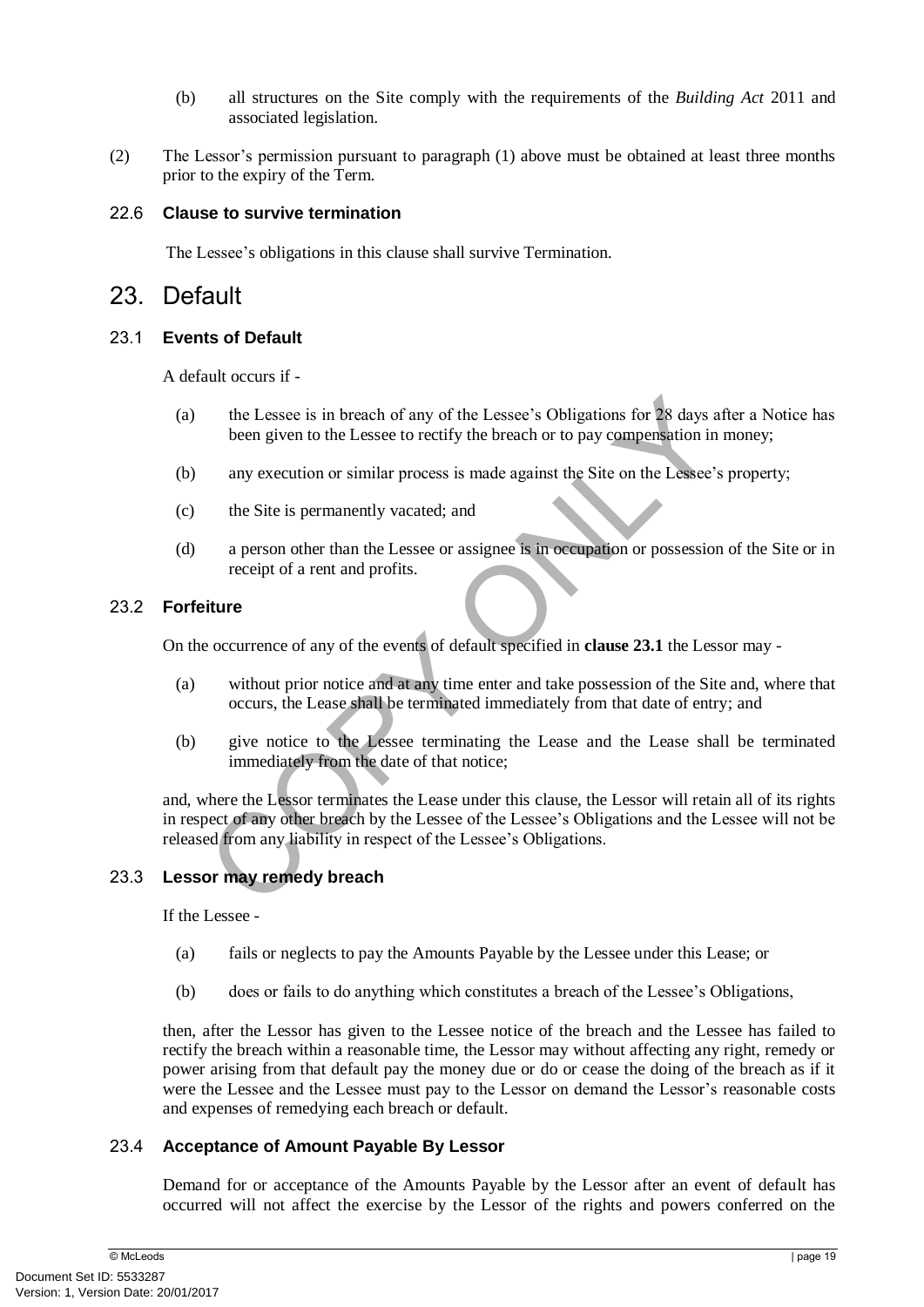Lessor by the terms of the Lease or at law and will not operate as an election by the Lessor to exercise or not to exercise any right or power.

#### <span id="page-24-0"></span>23.5 **Essential Terms**

Each of the Lessee's Obligations in **clauses [5](#page-8-2)** (Lease Fee and other payments), **[7](#page-10-0)** (Insurance), [8\(](#page-11-1)Indemnity), **[9](#page-12-0)** (Maintenance, repair and cleaning), **[10](#page-13-0)** (Building Requirements); **[12](#page-14-1) (**Restrictions on use), **[18](#page-20-0)** (Restrictions on Assignment; No sub-letting or charging), are essential terms of this Lease but this **clause [23.5](#page-24-0)** does not mean or imply that there are no other essential terms in this Lease.

#### 23.6 **Breach of Essential Terms**

If the Lessee breaches an essential term of this Lease then, in addition to any other remedy or entitlement of the Lessor -

- (a) the Lessee must compensate the Lessor for the loss or damage suffered by reason of the breach of that essential term;
- (b) the Lessor will be entitled to recover damages against the Lessee in respect of the breach of an essential term;
- (c) the Lessee covenants with the Lessor that if the Term is determined
	- (i) for breach of an essential term or the acceptance by the Lessor of a repudiation of this Lease by the Lessee; or
	- (ii) following the failure by the Lessee to comply with any notice given to the Lessee to remedy any default,

the Lessee must compensate the Lessor for the loss or damage suffered by<br>breach of that essential term;<br>the Lessor will be entitled to recover damages against the Lessee in respect<br>of an essential term;<br>the Lessee covenant the Lessee must pay to the Lessor on demand the total of the Amounts Payable under this Lease which would have been payable by the Lessee for the unexpired balance of the Term as if the Term had expired by effluxion of time together with the losses incurred or reasonably expected to be incurred by the Lessor as a result of the early determination including but not limited to the costs of re-letting or attempting to re-let the Site; and

(d) the Lessee agrees that the covenant set out in this clause will survive termination or any deemed surrender at law of the estate granted by this Lease.

## 24. Disputes

#### <span id="page-24-1"></span>24.1 **Referral of Dispute: Phase 1**

Except as otherwise provided any dispute arising out of this Lease is to be referred in the first instance in writing to the lessor's representative as nominated in writing by the Lessor from time to time (**Lessor's Representative**) who shall convene a meeting within 10 days of receipt of such notice from the Lessee or such other period of time as is agreed to by the parties between the Lessor's Representative and an officer of the Lessee for the purpose of resolving the dispute (**Original Meeting**).

#### <span id="page-24-2"></span>24.2 Referral of Dispute: Phase 2

In the event the dispute is not resolved in accordance with **clause [24.1](#page-24-1)**of this Lease then the dispute shall be referred in writing to the CEO of the Lessor who shall convene a meeting within 10 days of the Original Meeting or such other date as is agreed to by the parties between the CEO and the Lessee for the purpose of resolving the dispute.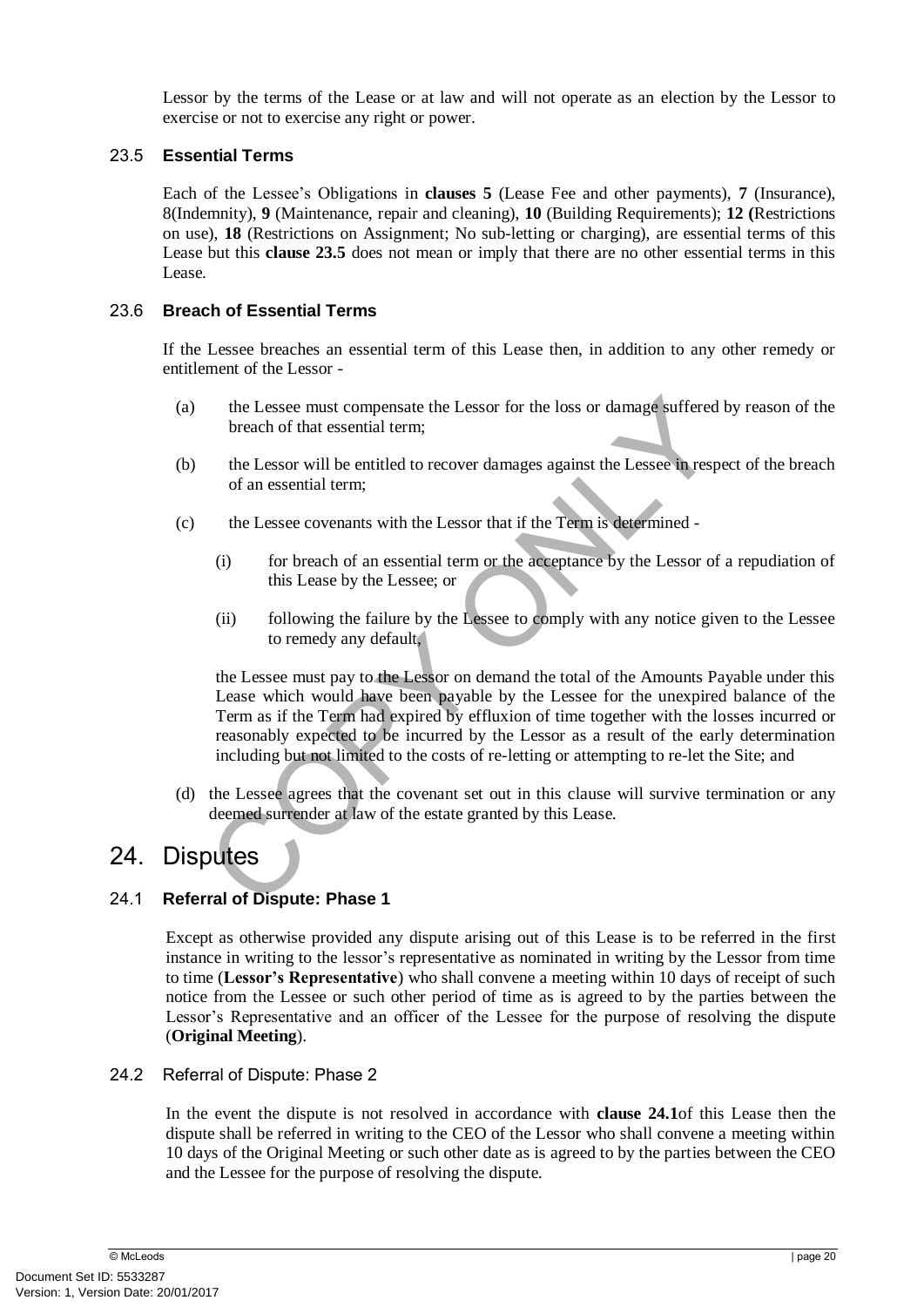#### 24.3 **Appointment of Arbitrator: Phase 3**

In the event the dispute is not resolved in accordance with **clause [24.2](#page-24-2)** of this Lease then the dispute shall be determined by a single arbitrator under the provisions of the *Commercial Arbitration Act* 1985 (as amended from time to time) and the Lessor and the Lessee may each be represented by a legal practitioner.

#### 24.4 **Payment of Amounts Payable**

The Lessee must continue to pay the Amounts Payable in full until the date of the Arbitrator's decision or the date of an agreement between the Parties, whichever event is the earlier, and if upon resolution of the dispute the Lessee is deemed to have paid more than required, the Lessor will refund to the Lessee any such overpayment.

## 25. No Absolute Caveat

The Lessee nor any person on behalf of the Lessee will, without the prior written consent of the Lessor, lodge any absolute caveat at Landgate against the Certificate of Title for the Land, to protect the interests of the Lessee under this Lease.

## 26. Goods and services tax

#### **(a) Lessee must Pay**

exercise nor any person on behalf of the Lessee will, without the prior written<br>
exercise any absolute caveat at Landgate against the Certificate of Title for<br>
the interests of the Lessee under this Lease.<br> **OIS and Servic** If GST is payable on the Basic Consideration or any part thereof or if the Lessor is liable to pay GST in connection with the sublease of the Site or any goods, services or other Taxable Supply supplied under this Lease then, as from the date of any such introduction or application:

- (i) the Lessor may increase the Basic Consideration or the relevant part thereof by an amount which is equal to the GST Rate; and
- (ii) the Lessee shall pay the increased Basic Consideration on the due date for payment by the Lessee of the Basic Consideration.

#### **(b) Increase in GST**

If, at any time, the GST Rate is increased, the Lessor may, in addition to the GST Rate, increase the Basic Consideration by the GST Adjustment Rate and such amount shall be payable in accordance with this clause.

#### **(c) GST invoice**

Where the Basic Consideration is to be increased to account for GST pursuant to this clause the Lessor shall in the month in which the Basic Consideration is to be paid, issue a Tax Invoice which enables the Lessee to submit a claim for a credit or refund of GST.

## 27. No Fetter

Notwithstanding any other provision of this Lease, the Parties acknowledge that the Lessor is a local government established by the *Local Government Act 1995,* and in that capacity, the Lessor may be obliged to determine applications for consents, approvals, authorities, licences and permits having regard to any Written Law governing such applications including matters required to be taken into consideration and formal processes to be undertaken, and the Lessor shall not be taken to be in default under this Lease by performing its statutory obligations or exercising its statutory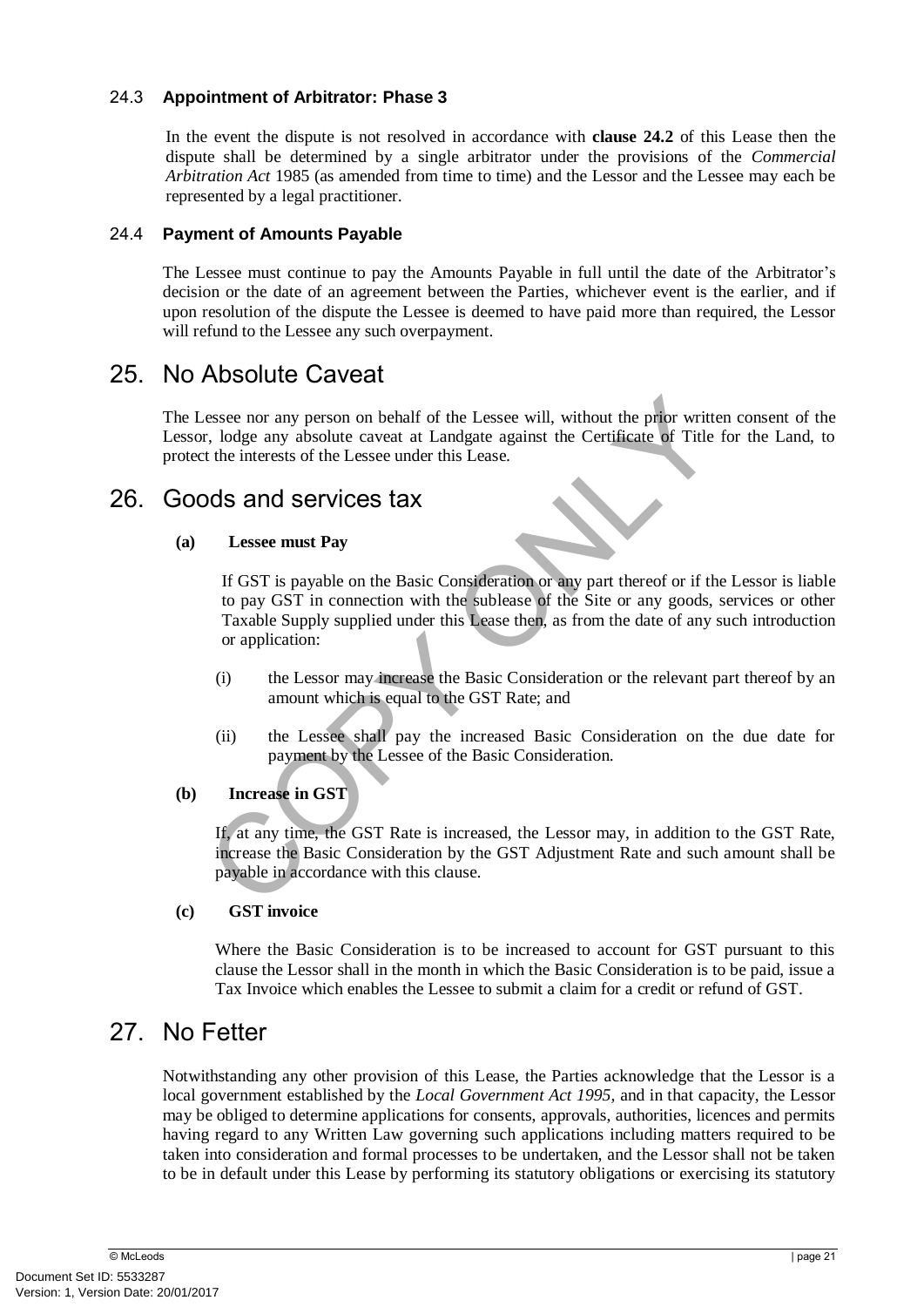discretions, nor shall any provision of this Lease fetter the Lessor in performing its statutory obligations or exercising any discretion.

## 28. Acts by agents

All acts and things which the Lessor is required to do under this Lease may be done by the Lessor, the CEO, an officer or the agent, solicitor, contractor or employee of the Lessor.

## 29. Statutory powers

The powers conferred on the Lessor by or under any statutes for the time being in force are, except to the extent that they are inconsistent with the terms and provisions expressed in this Lease, in addition to the powers conferred on the Lessor in this Lease.

## 30. Notice

#### <span id="page-26-0"></span>30.1 **Form of delivery**

A Notice to a Party must be in writing and may be given or made -

- (a) by delivery to the Party personally; or
- ordinative to a Party must be in writing and may be given or made-<br>by delivery to the Party personally; or<br>by addressing it to the Party and leaving it at or posting it by registere<br>address of the Party appearing in this L (b) by addressing it to the Party and leaving it at or posting it by registered post to the address of the Party appearing in this Lease or any other address nominated by a Party by Notice to the other.

#### 30.2 **Service of notice**

A Notice to a Party is deemed to be given or made -

- (a) if by personal delivery, when delivered;
- (b) if by leaving the Notice at an address specified in **clause 30.1**, at the time of leaving the Notice, provided the Notice is left during normal business hours; and
- (c) if by post to an address specified in **clause 30.1**, on the second business day following the date of posting of the Notice.

#### 30.3 **Signing of notice**

A Notice to a Party may be signed -

- (a) if given by an individual, by the person giving the Notice;
- (b) if given by a corporation, by a director, secretary or manager of that corporation;
- (c) if given by a local government, by the CEO;
- (d) if given by an association incorporated under the *Associations Incorporation Act* 1987, by any person authorised to do so by the board or committee of management of the association; or
- (e) by a solicitor or other agent of the individual, corporation, local government or association giving the Notice.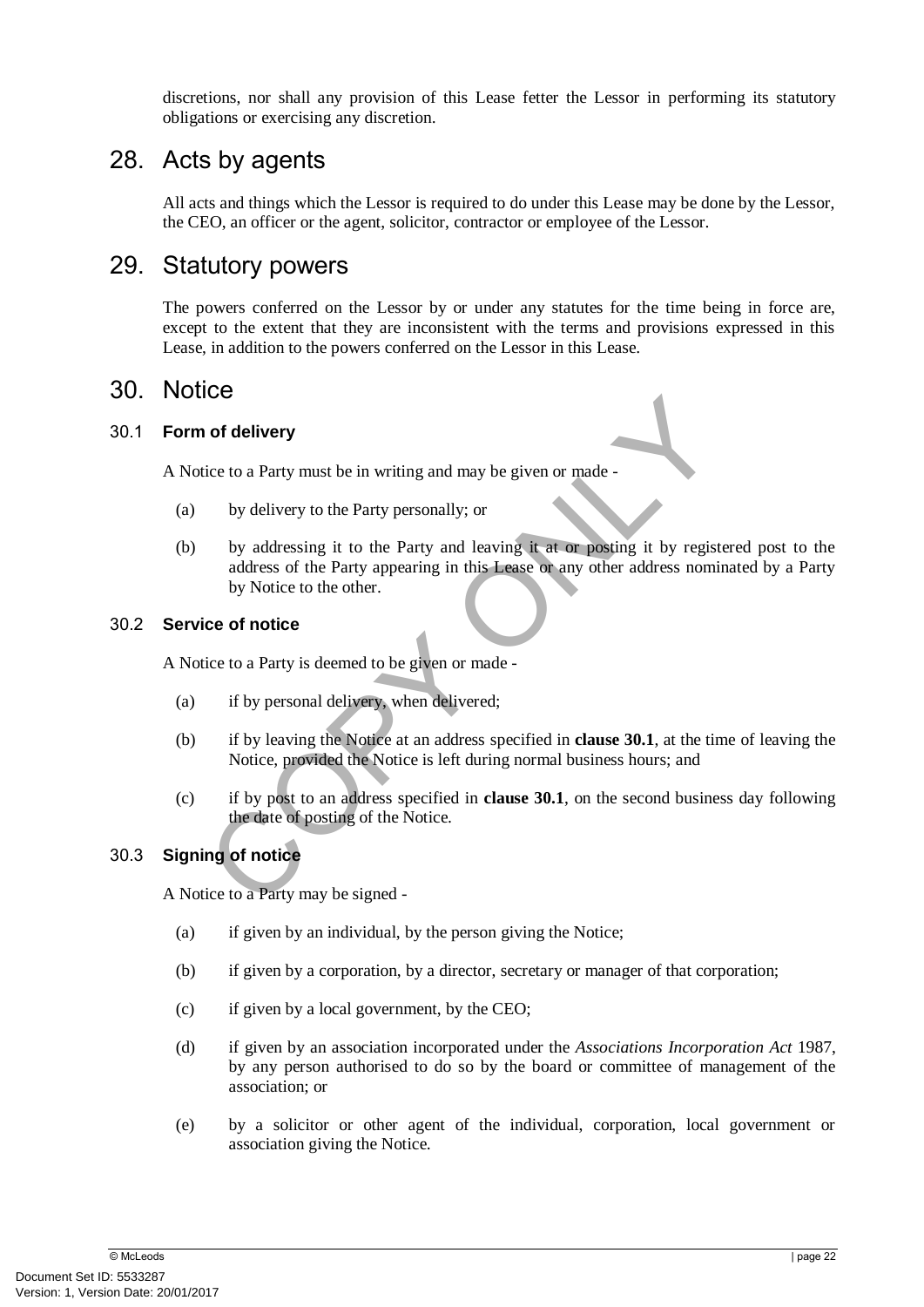## 31. Severance

If any part of this Lease is or becomes void or unenforceable, that part is or will be severed from this Lease to the intent that all parts that are not or do not become void or unenforceable remain in full force and effect and are unaffected by that severance.

## 32. Variation

This Lease may be varied only by deed executed by the parties subject to such consents as are required by this Lease or at law.

## 33. Moratorium

The provisions of a statute which would, in any respect, affect the terms of this do not, to the fullest extent permitted by law, apply to limit the terms of this Lease.

## 34. Further assurance

The Parties must execute and do all acts and things necessary or desirable to implement and give full effect to the terms of this Lease.

## 35. Payment of money

Extern permined by law, apply to mint the terms of this Lease.<br> **COPY ACCES THEORY ACCES**<br> **COPY ACCES ACCES**<br> **COPY ACCES ACCES**<br> **COPY ACCES ACCES**<br> **COPY ACCES ACCES**<br> **COPY ACCES**<br> **COPY ACCES**<br> **COPY ACCES**<br> **COPY ACC** Any Amounts Payable to the Lessor under this Lease must be paid to the Lessor at the address of the Lessor referred to in the Lease or as otherwise directed by the Lessor by Notice from time to time.

## 36. Waiver

- (1) Failure to exercise or delay in exercising any right, power or privilege in this Lease by a Party does not operate as a waiver of that right, power or privilege.
- (2) A single or partial exercise of any right, power or privilege does not preclude any other or further exercise of that right, power or privilege or the exercise of any other right, power or privilege.

## 37. Governing law

This Lease is governed by and is to be interpreted in accordance with the laws of Western Australia and, where applicable, the laws of the Commonwealth of Australia.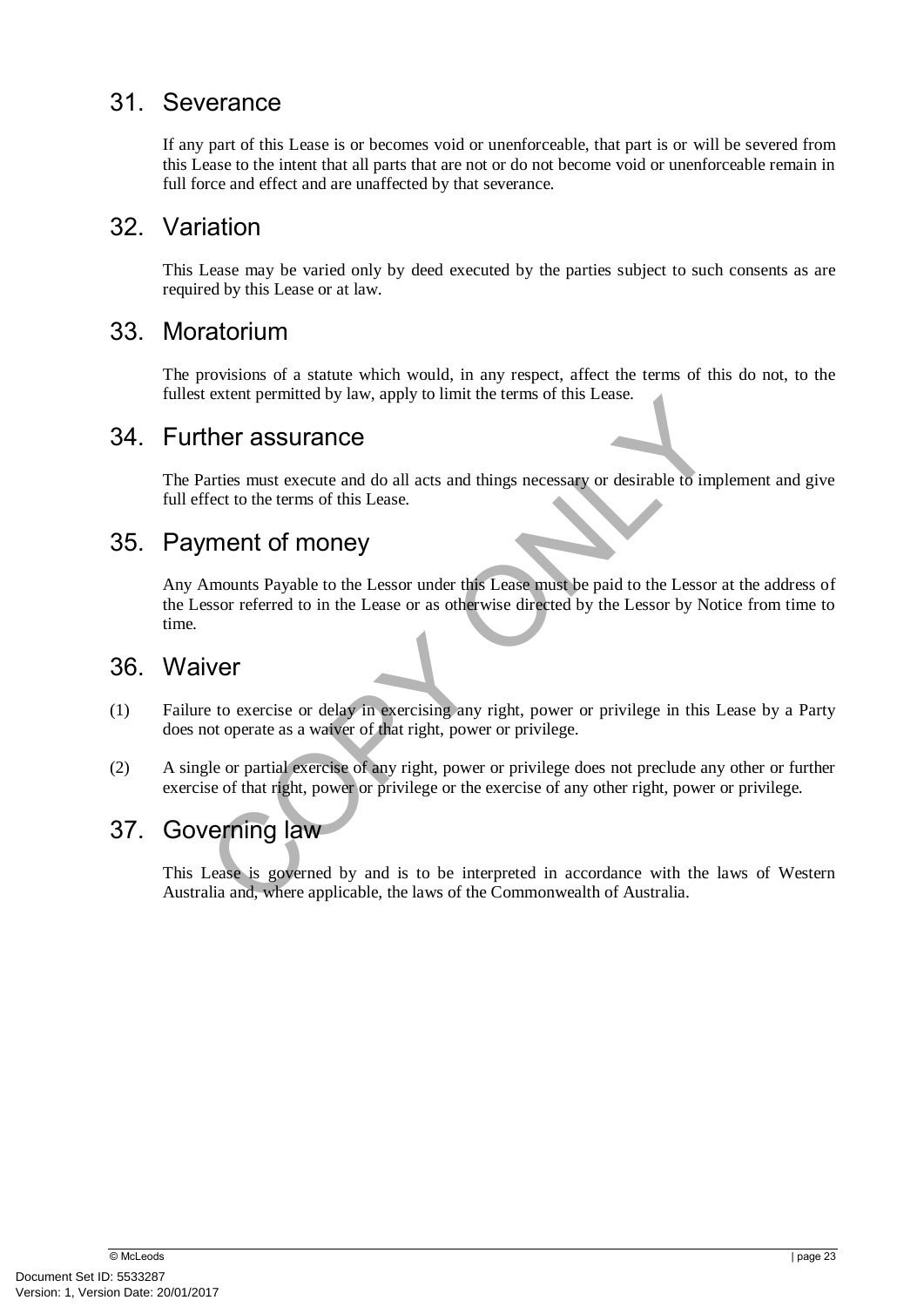# **Schedule**

## Item 1. Lessee

Full Name Full Postal Address

## Item 2. Land

Reserve 24308 being Lot 373 on Deposited Plan 219595 being the land comprised within Crown Land Title LR 3107 Folio 425.

## Item 3. Site

That part of the Land depicted on the sketch annexed hereto as **Annexure 1**, and known as Shack number .

## Item 4. Term

5 years commencing on 1 September 2012 and expiring on 31 August 2017.

Item 5. Commencement Date

1 September 2012.

## Item 6. Lease Fee

Site<br>
That part of the Land depicted on the sketch annexed hereto as **Annexure 1**,<br>
Shack number .<br>
Term<br>
5 years commencing on 1 September 2012 and expiring on 31 August 2017.<br>
Commencement Date<br>
1 September 2012.<br>
Lease Two Thousand Dollars (\$2,000.00) per annum payable annually in advance, with the first payment due on the Commencement Date.

## Item 7. Demolition Levy

Three Hundred Dollars (\$300.00) per annum payable annually in advance, with the first payment due on the Commencement Date.

## Item 8. Review Date

- a) Subject to Item 8(b), the Lease Fee and the Demolition Levy will be reviewed annually on the anniversary of the Commencement Date, in every year of the Term and any further term.
- b) The Demolition Levy will be fixed for the first two years of the Term commencing on the Commencement Date.

## Item 9. Permitted Purpose

Short term holiday accommodation.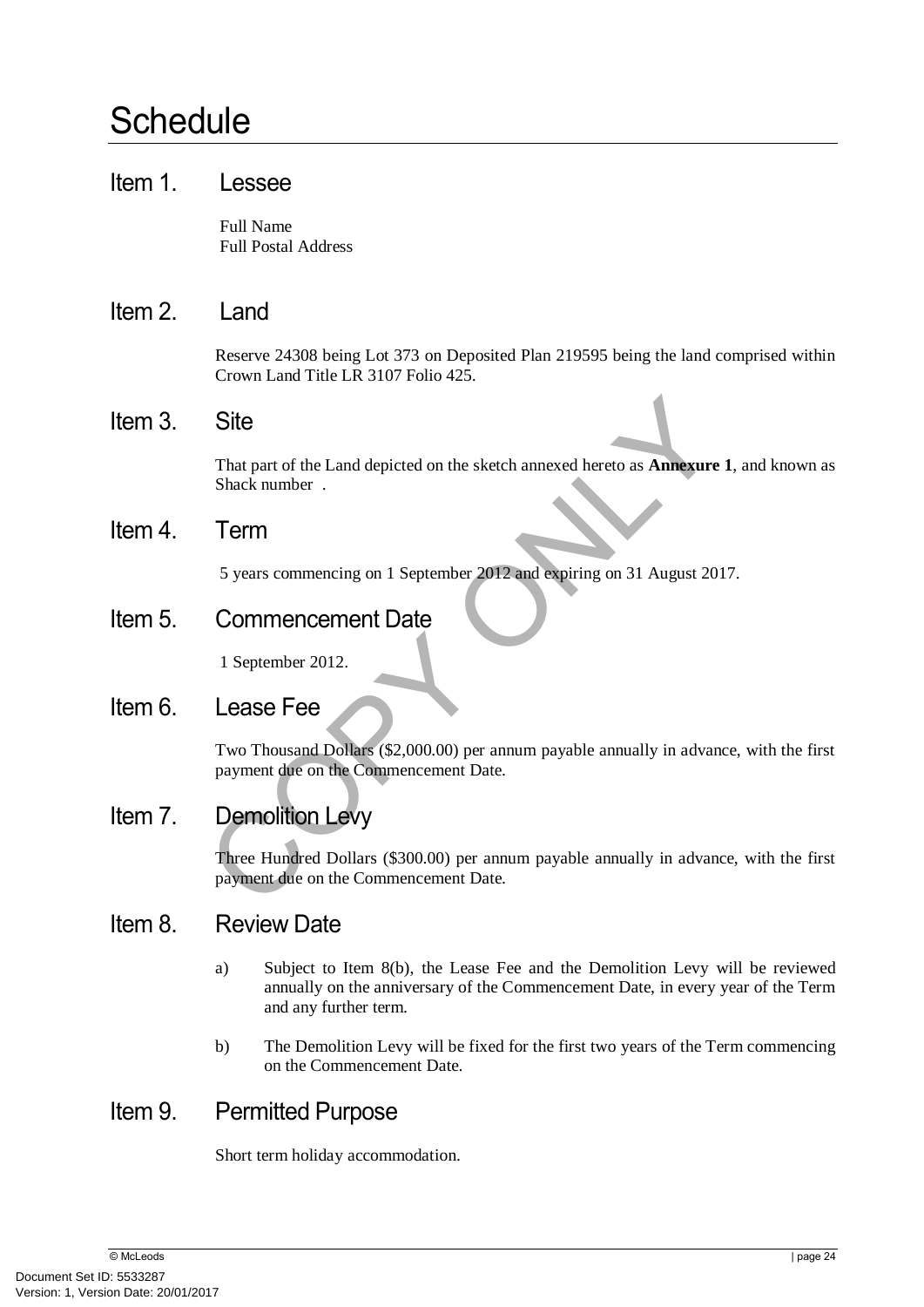## Item 10. Public Liability Insurance

Ten million dollars (\$10,000,000.00).

## Item 11. Further Term

Five years commencing on 1 September 2017 and expiring on 31 August 2022.

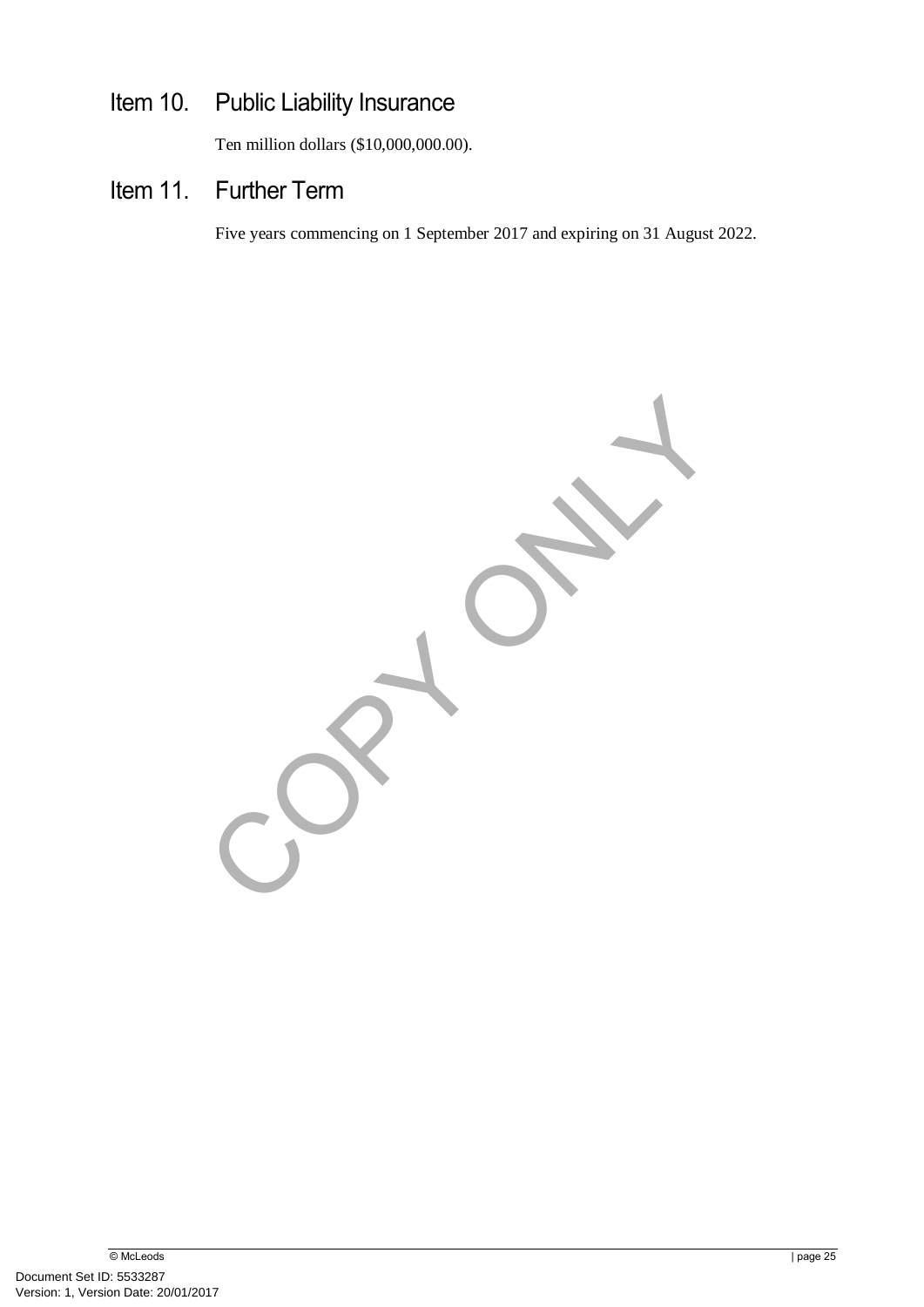# Signing page

| <b>EXECUTED by the parties as a Deed</b>                                                      | 2012 |
|-----------------------------------------------------------------------------------------------|------|
| THE COMMON SEAL of the CITY OF<br><b>COCKBURN</b> was hereunto affixed in the<br>presence of: |      |
| <b>LOGAN KENNETH HOWLETT</b><br>(Signed)<br><b>MAYOR</b>                                      |      |
| <b>STEPHEN GERARD CAIN</b><br>(Signed)<br><b>CHIEF EXECUTIVE OFFICER</b>                      |      |
| SIGNED by the said LESSEE<br>the<br>in<br>presence of                                         |      |
| Witness sign:                                                                                 |      |
| Witness print full name:                                                                      |      |
| Address:                                                                                      |      |
| Occupation:                                                                                   |      |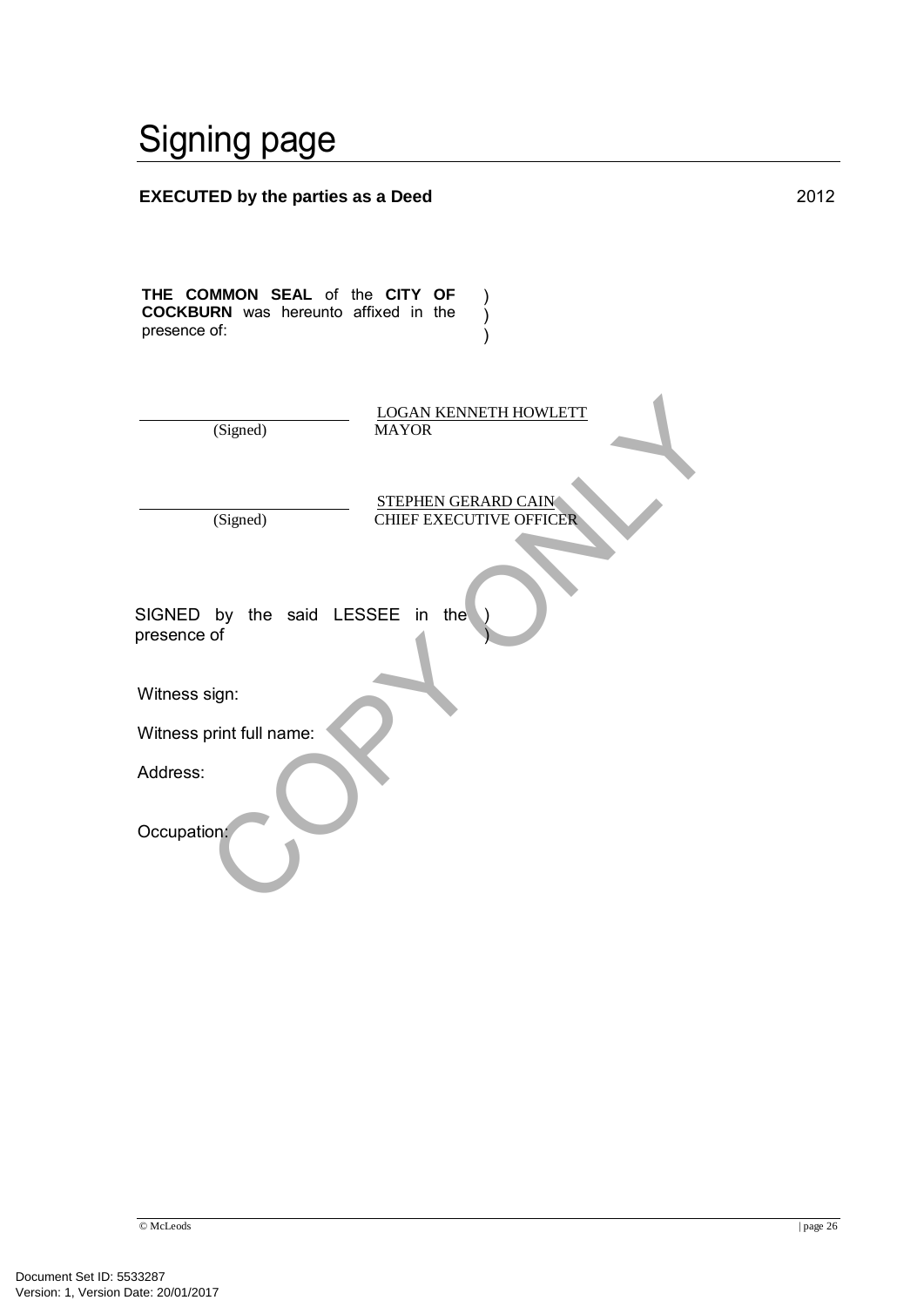**See attached.** 

# Contact of Contract

© McLeods | page 27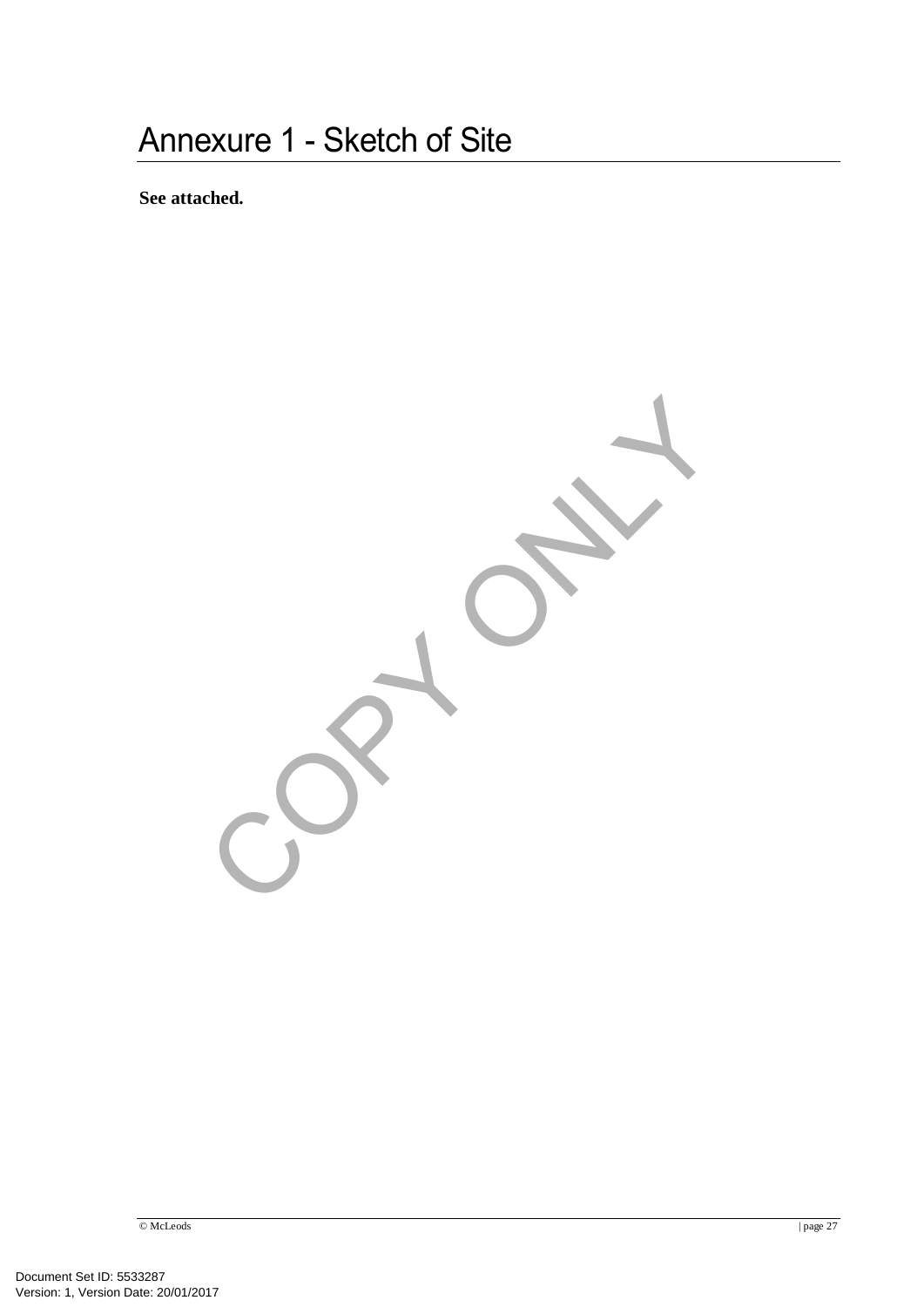# Annexure 2 – Rules in Relation to Common Areas

**See Attached.** 

Contact of Contract

© McLeods | page 28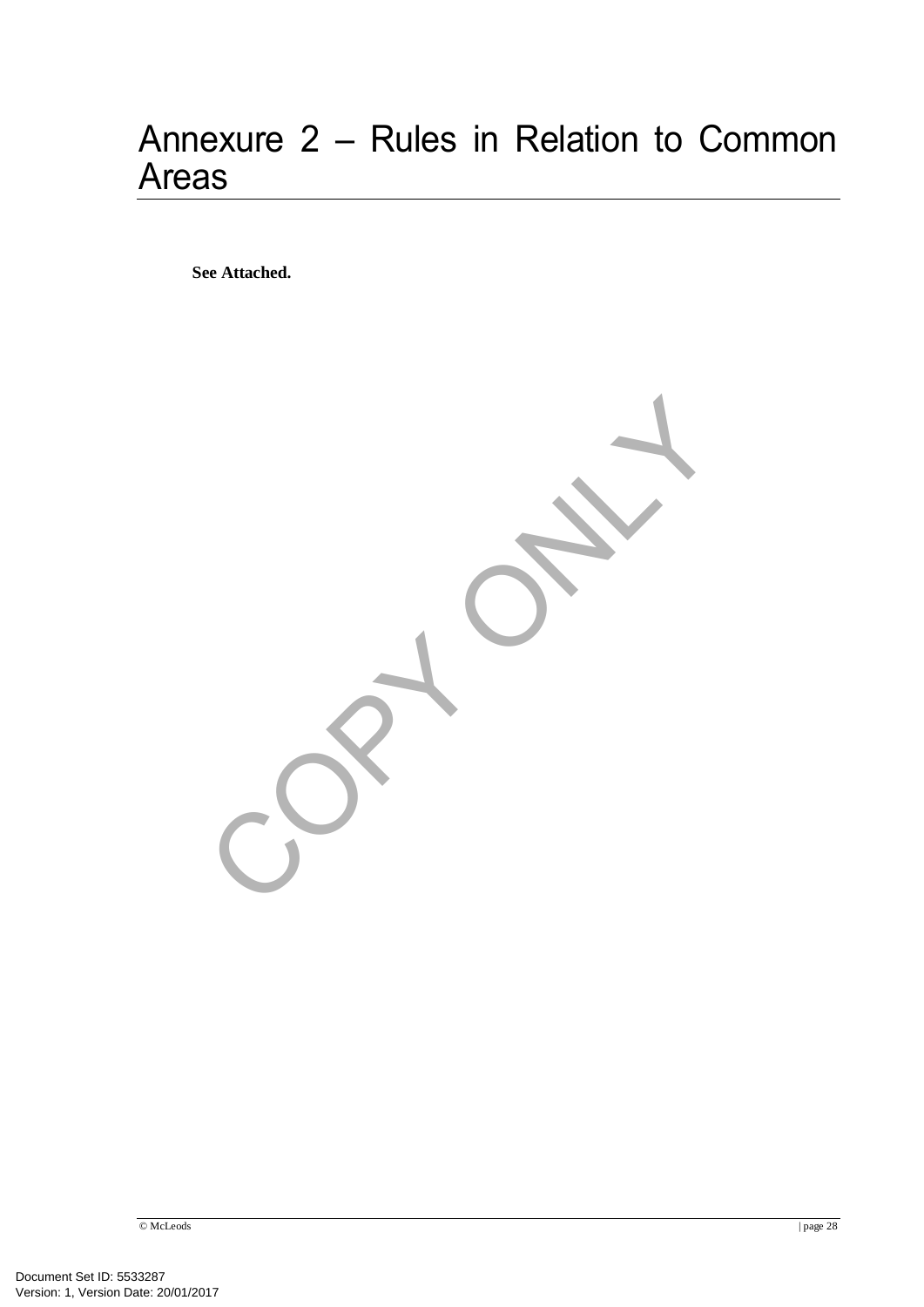## **Boats, Caravans, or Trucks**

- (i) The Lessee must not and must not suffer or permit a person to park a boat, caravan or motor vehicle exceeding 3.5 tonnes in gross weight or 1.9 metres in height on the Land unless prior permission has been provided by the Lessor.
- (ii) The Lessee must not and must not suffer or permit a boat to be parked on any other site within the Reserve, any boat parked must be parked within the lease area of the owner or users site.
- (iii) The Lessee must not and must not suffer or permit a boat to be parked on any other site within the Reserve, any boat parked must be parked within the lease area of the lessee or users site.
- (iv) The Lessee must not and must not suffer or permit a person to store a boat, caravan or motor vehicle on the Land.

## **Dogs**

- (i) The Lessee acknowledges and agrees that it must at all times comply with the Dog Act 1976, including without limitation the requirement for all dogs to be on a leash at all times.
- (ii) City of Cockburn Rangers are to be contacted on 9411 3444 or in an emergency after hours 1300 658 877.

## **Anti-social or Noisy Behavior**

- (i) The City's CoSafe will patrol the park on a regular basis they can contact them during work hours on 9411 3444 or after hours on 1300 267 233.
- within the Reserve, any boat parked must be parked within the lease area of<br>users site.<br>The Lessee must not and must not suffer or permit a person to store a boat,<br>motor vehicle on the Land.<br>The Lessee acknowledges and ag (ii) Noisy or anti-social behavior can be reported to CoSafe on the above number; however they do not have any power to take any action. Therefore it is preferred if you contact the Police in the first instance on 131 444 or in an emergency 000.

## **Grassed Areas**

- (i) It is the Lessees responsibility to maintain the areas surrounding each shack.
- (ii) All grassed areas must be kept clear to enable people to walk through with ease.
- (iii) Vehicles, boats etc may only be parked on one side of each shack unless agreed to by the neighboring property.
- (iv) Every site must be surrounded by grass unless prior written approval has been provided by the neighboring Lessees and formal approval provided by the City to replace the grass.

## **Water**

(i) The Lessee must not and must not suffer or permit any person to extend the City's reticulated water system. Any illegal plumbing will be removed by the City at the cost of the Lessee.

© McLeods | page 29